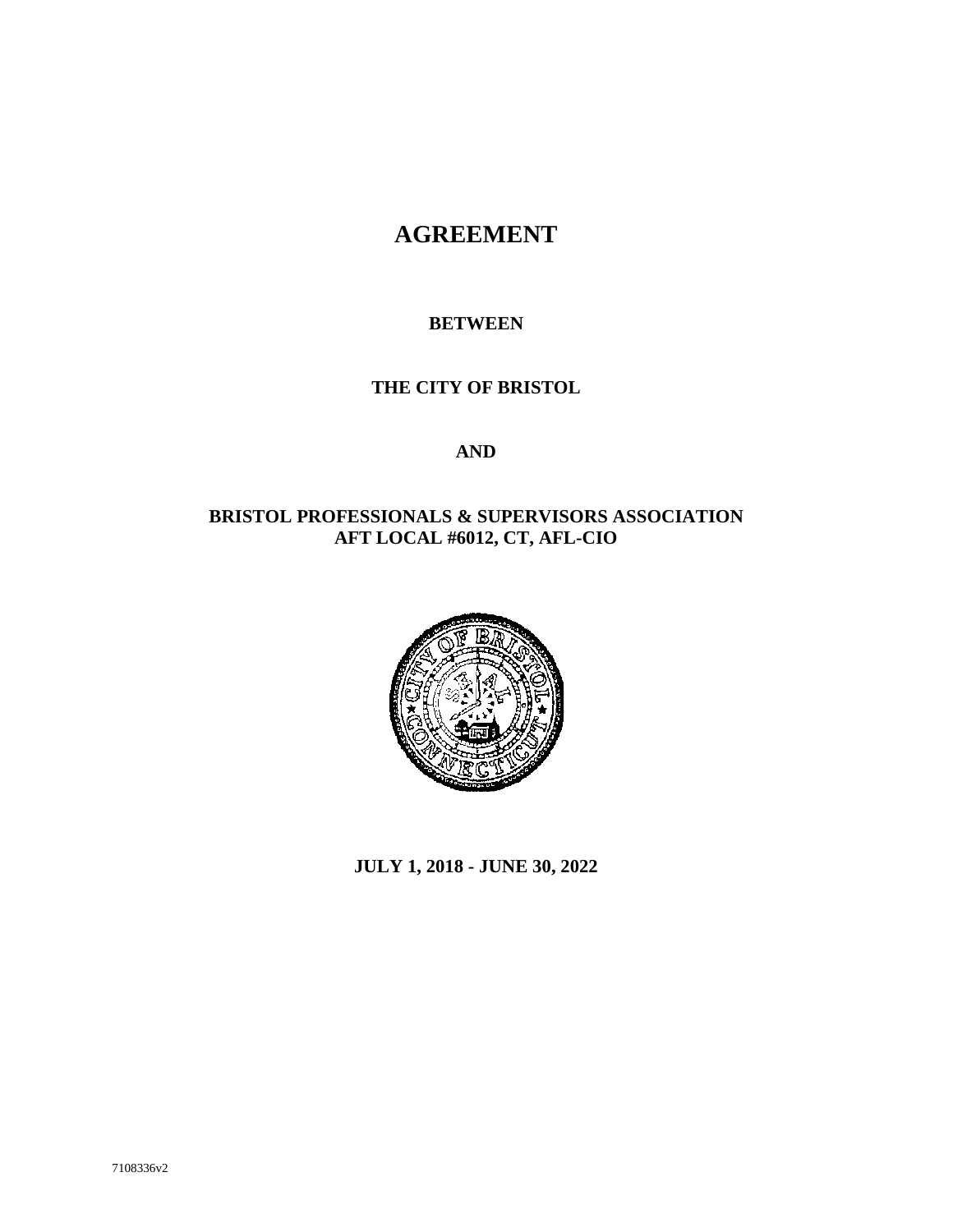**TABLE OF CONTENTS**

#### **ARTICLE PAGE**

|              | APPENDIX A: SALARY LEVELS & CLASSIFICATIONS | 31             |
|--------------|---------------------------------------------|----------------|
|              | APPENDIX B: SALARY SCHEDULES 2018-2022      | 33             |
|              | APPENDIX C: PPO INSURANCE SUMMARY           | 35             |
| VI           | APPOINTMENTS AND CLASSIFICATIONS            | 6              |
| $\mathbf{I}$ | ASSOCIATION MEMBERSHIP DUES/SERVICES FEES   | $\mathbf{1}$   |
| XII          | <b>BEREAVEMENT LEAVE</b>                    | 14             |
| <b>XXII</b>  | <b>CITY VEHICLES</b>                        | 26             |
| V            | DISCIPLINE AND GRIEVANCE PROCEDURE          | $\overline{4}$ |
| <b>XXVI</b>  | <b>DURATION AND SIGNATURES</b>              | 29             |
| <b>VIII</b>  | <b>HOLIDAYS</b>                             | 8              |
| <b>XVI</b>   | <b>INSURANCE AND PENSION</b>                | 16             |
| XIII         | <b>JURY DUTY</b>                            | 14             |
| <b>XXIV</b>  | <b>LAYOFFS</b>                              | 28             |
| XI           | <b>LEAVES OF ABSENCE</b>                    | 13             |
| III          | <b>MANAGEMENT RIGHTS</b>                    | $\overline{2}$ |
| XXV          | MILITARY LEAVE                              | 29             |
| <b>XVIII</b> | <b>MISCELLANEOUS</b>                        | 24             |
| XXI          | NO DISCRIMINATION                           | 26             |
| XX           | NO STRIKE, NO LOCKOUT                       | 25             |
| <b>XIV</b>   | PERFECT ATTENDANCE DAYS                     | 15             |
|              | <b>PREAMBLE</b>                             | $\mathbf{1}$   |
| IV           | PROBATIONARY PERIOD                         | 3              |
| $\bf{I}$     | <b>RECOGNITION</b>                          | $\mathbf{1}$   |
| <b>XVII</b>  | <b>SALARIES</b>                             | 23             |
| X            | <b>SICK LEAVE</b>                           | 11             |
| <b>XXIII</b> | <b>SUBSTANCE ABUSE</b>                      | 27             |
| <b>XIX</b>   | UNION BUSINESS LEAVE                        | 25             |
| IX           | <b>VACATIONS</b>                            | 9              |
| <b>VII</b>   | <b>WORK SCHEDULES</b>                       | $\tau$         |
| XV           | <b>WORKERS' COMPENSATION</b>                | 16             |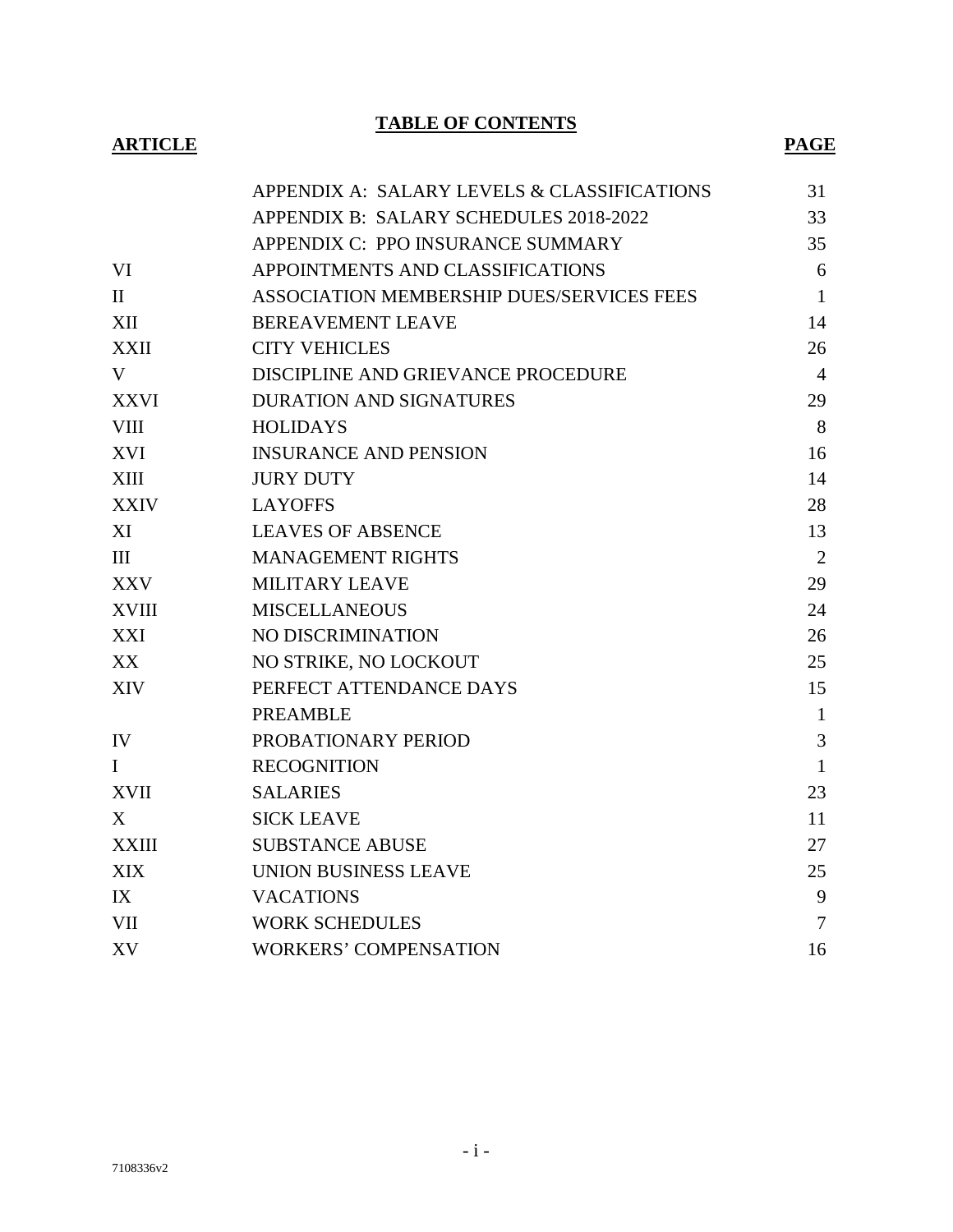#### **PREAMBLE**

THIS AGREEMENT is made and entered into by and between the City of Bristol, hereinafter referred to as the "City" and the Bristol Professionals & Supervisors Association, AFT Local #6012, CT AFL-CIO, hereinafter referred to as the "Association".

### **ARTICLE I RECOGNITION**

1:1 The City recognizes the Association as the sole and exclusive collective bargaining representative with respect to rates of pay, wages, hours of work and conditions of employment, of all employees of the City in the classifications listed in the certification issued by the Connecticut State Board of Labor Relations on April 28, 1980 in Case No. ME-5600. The Association recognizes the Mayor and/or his/her designated representative or representatives as the sole and exclusive representative of the City for the purpose of collective bargaining.

## **ARTICLE II ASSOCIATION MEMBERSHIP DUES/SERVICE FEES**

- 2:1 Each employee shall have, and be protected in the exercise of, the right to join and remain as a member of, and the right to refuse to join or become a member of, the Association, free from interference, restraint or coercion.
- 2:2 Upon the written voluntary authorization of any employee in the bargaining unit, as defined in the Agreement, the City will make bi-weekly deductions for membership dues or service fees as indicated by the employee from the wages of such employee. Such authorization shall be voluntary and made upon a mutually agreeable form and shall be submitted at least thirty (30) days before it is to become effective. Should an employee revoke such authorization at any time, the City will immediately cease all deductions.
- 2:3 The Association shall hold the City harmless against any and all claims, demands, liabilities, lawsuits, attorneys' fees or other costs which may arise out of, or by reason of,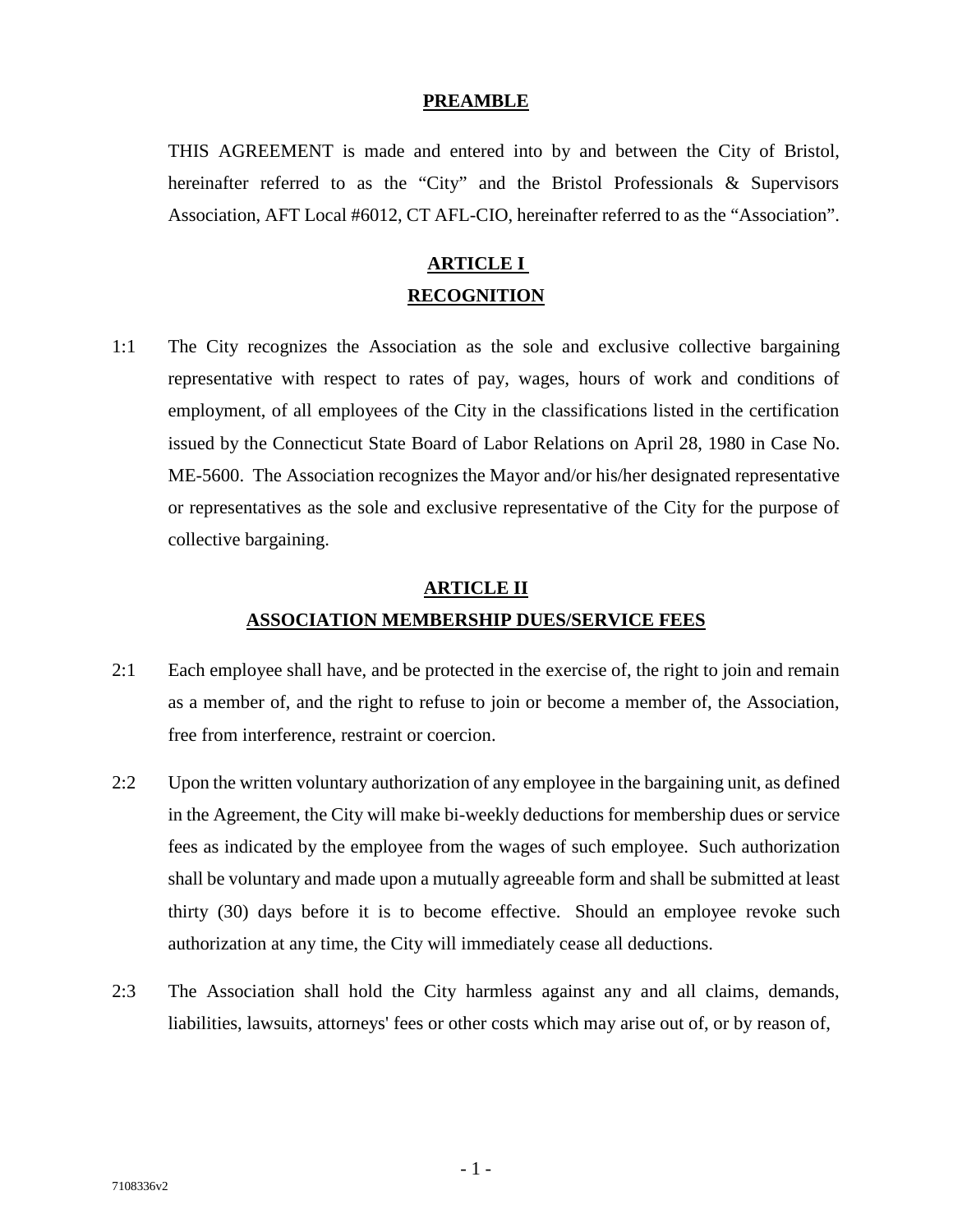actions taken against the City as a result of the administration of this Article.

### **ARTICLE III MANAGEMENT RIGHTS**

- 3:1 Except where such rights, powers and authority are specifically relinquished, abridged or limited by the provisions of this Agreement, the City has and will continue to retain, whether exercised or not, all of the rights, powers and authority heretofore had by it and, except where such rights, powers and authority are specifically relinquished, abridged or limited by the provisions of this Agreement, it shall have the sole and unquestioned right, responsibility and prerogative of management of the affairs of the City and direction of the working force, including, but not limited to the following:
	- 3:1.1 To determine the care, maintenance and operation of equipment and property used for and on behalf of the purposes of the City.
	- 3:1.2 To establish or continue policies, practices and procedures for the conduct of City business and, from time to time, to change or abolish such policies, practices, or procedures.
	- 3:1.3 To discontinue processes or operations or to discontinue their performance by employees.
	- 3:1.4 To select and to determine the number and types of employees required to perform the City's operations.
	- 3:1.5 To employ, transfer, promote or demote employees, or to lay off, terminate or otherwise relieve employees from duty for lack of work or other legitimate reasons when it shall be in the best interests of the City or the department.
	- 3:1.6 To prescribe and enforce reasonable rules and regulations for the maintenance of discipline and for the performance of work in accordance with the requirements of the City, provided such rules and regulations are made known in a reasonable manner to the employees affected by them.
	- 3:1.7 To insure that incidental duties connected with departmental operations whether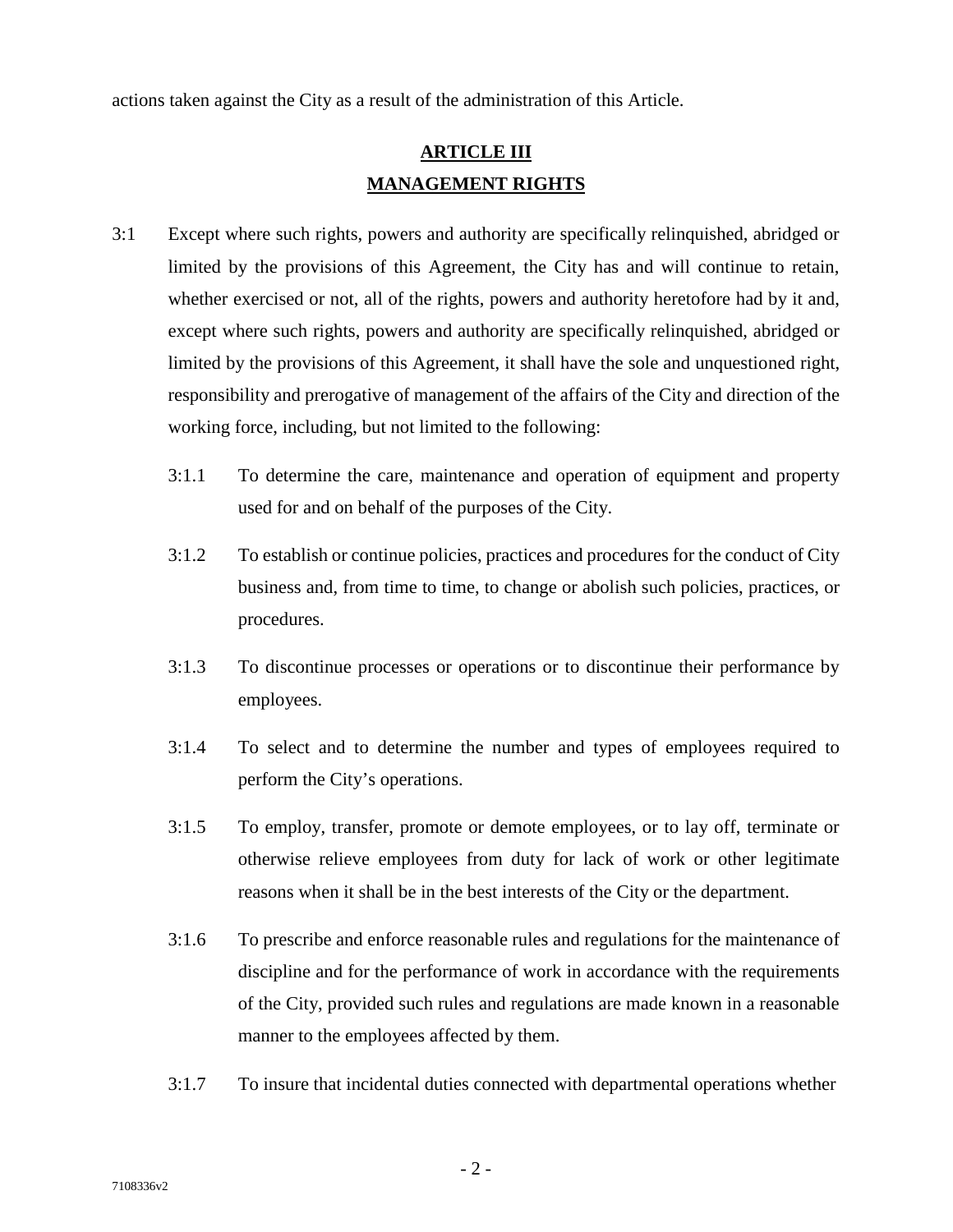enumerated in job descriptions or not, shall be performed by employees.

- 3:1.8 To establish contracts or sub-contracts for municipal operations.
- 3:1.9 To create job descriptions and revise existing job specifications as deemed as necessary.
- 3:2 The above rights, responsibilities and prerogatives are inherent in the City Council and the Mayor by virtue of statutory and charter provisions and are not subject to delegation in whole or in part. However, if the City exercises any of the above rights in any manner, which results in a change in the conditions of employment (as that term is defined by the State Board of Labor Relations) of any member of the bargaining unit, such change shall not be implemented without a reasonable opportunity for prior negotiations, between the City and the Association.

## **ARTICLE IV PROBATIONARY PERIOD**

- 4:1 New employees shall serve a probationary period of five (5) months from the date of employment.
- 4:2 During the probationary period the employee may be terminated by the City for any reason if it desires. During such probationary working period the employee shall be subject to all provisions of this Agreement, except to process a grievance for termination.
- 4:3 Employees promoted and assuming a new position, shall serve a probationary period of sixty (60) working days. Should the City determine it necessary to have additional probationary time, the Director of Personnel shall notify the Association and the employee in writing and shall be allowed up to thirty (30) additional working days.
- 4:4 During the probationary period the promoted employee shall demonstrate and prove to the complete satisfaction of the City that his/her qualifications fully meet the job requirements of the vacant position to which he/she was promoted.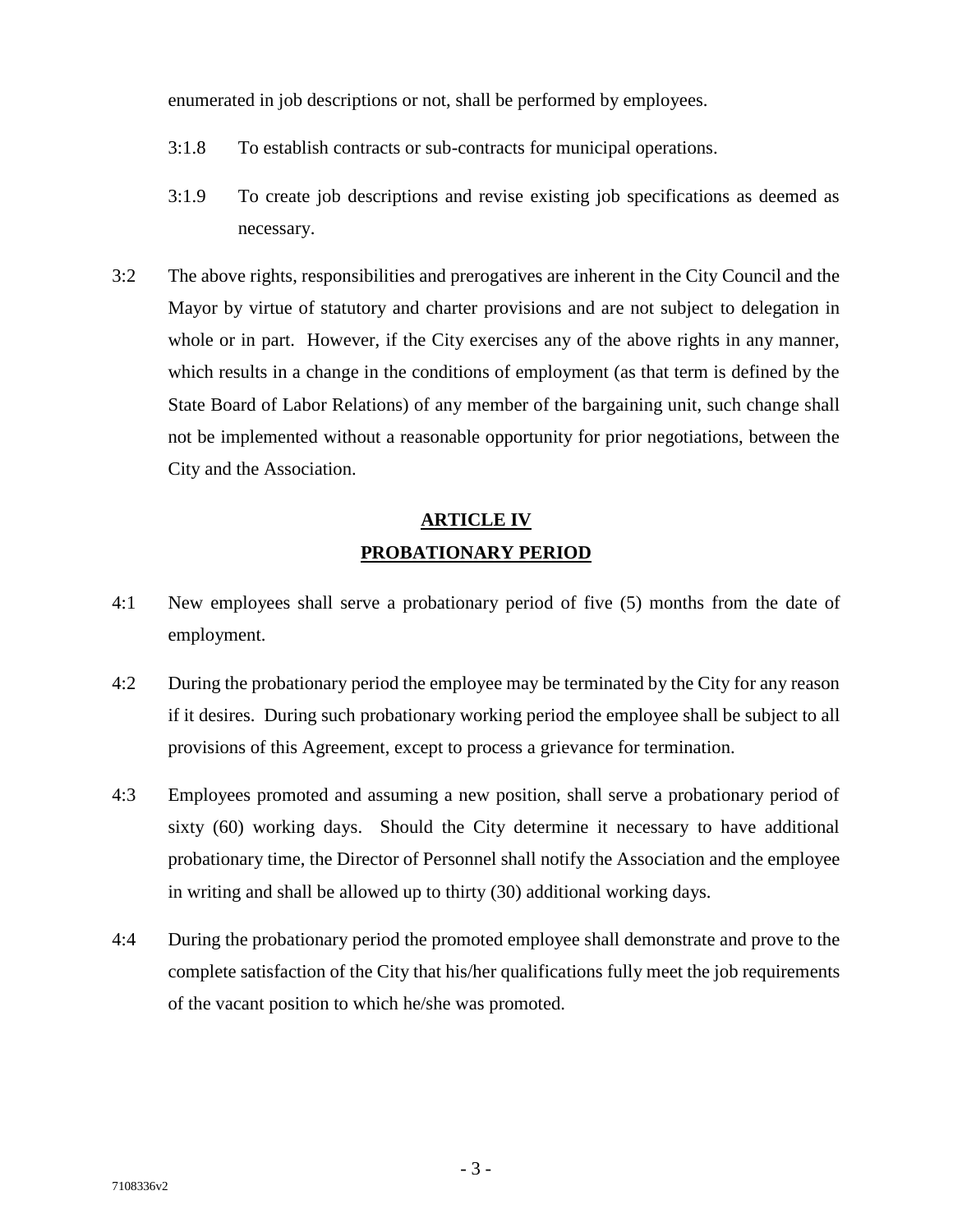4:5 Should the employee's services be deemed unsatisfactory by the City, either during or at the end of the probation period, he/she shall revert to his/her former position together with his/her former rate of pay.

# **ARTICLE V DISCIPLINE AND GRIEVANCE PROCEDURE**

- 5:1 The parties jointly recognize the deterrent value of disciplinary action and such actions shall be administered in a fair manner. Nothing herein shall prohibit the City from imposing any type of disciplinary action at any level when the nature of the offense requires it.
- 5:2 A written record of an oral reprimand which is placed in an employee's personnel file shall not be considered for purposes of further discipline after six (6) months, provided that the individual has received no other discipline in the interim. A written reprimand which is placed in an employee's personnel file shall not be considered for purposes of further discipline after one (1) year, provided that the individual has received no other discipline in the interim. A suspension which is placed in an employee's personnel file shall not be considered for purposes of further discipline after two (2) years, provided that the individual has received no other discipline in the interim. Evidence of warnings or suspensions may be used to rebut an employee's claims about his/her disciplinary history.
- 5:3 The term "grievance" shall mean a complaint by the Association, on behalf of one (1) or more affected employees, that there has been a violation, misinterpretation, or misapplication of the specific provisions of this Agreement, or that a member of the bargaining unit has been warned, suspended, demoted or discharged without just cause. The term "working days" shall mean Monday through Friday, excluding holidays.
- 5:4 Any claim which constitutes a grievance as defined above shall be processed in accordance with the following procedure, and in no other manner:
	- 5:4.1 The Association, through its Grievance Committee consisting of not more than two (2) persons, shall present the grievance in writing to the Mayor or his/her designee within ten (10) working days of the occurrence of the event or condition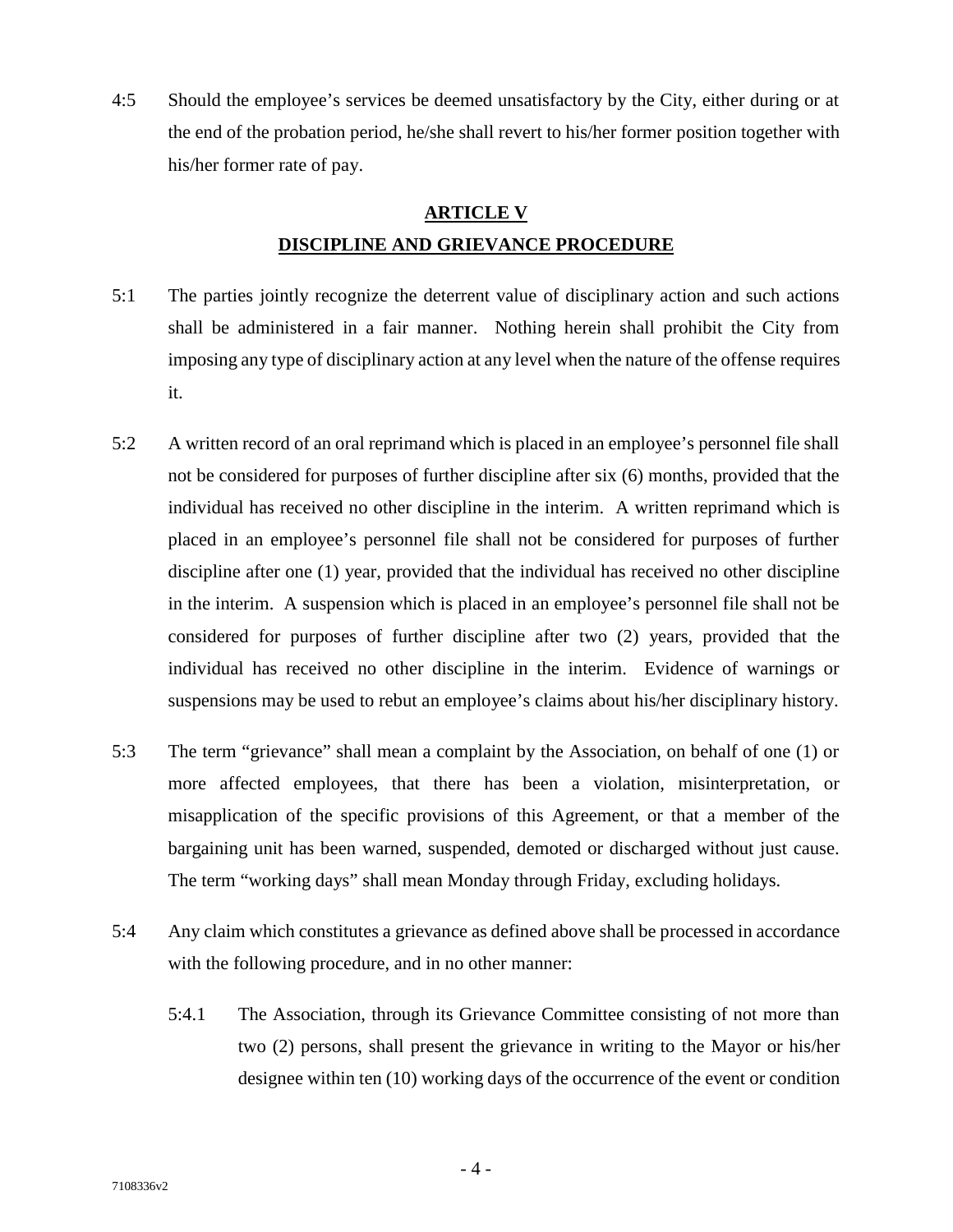on which the grievance is based. The written grievance shall include a statement of the facts involved, the specific provision(s) of this Agreement alleged to have been violated, and the remedy requested. Within ten (10) working days after the Mayor or his/her designee receives the grievance, he/she shall meet with the Grievance Committee of the Association, and shall respond to the grievance in writing.

- 5:4.2 If the Association is not satisfied with the response to the grievance at the previous step, it may within ten (10) working days after receipt of such response present such grievance in writing, with a copy to the City, to:
	- a. The Connecticut State Board of Mediation and Arbitration ("Board"); provided that those grievances dealing with discharge of bargaining unit members will be submitted to the American Arbitration Association.
	- b. The Board or the AAA shall hear and decide the case in accordance with its rules and regulations. However, the arbitrator(s) shall hear and decide only one (1) case at a time, and shall have no power to add to, delete from, or modify in any way any of the terms of this Agreement. The decision of the arbitrator(s) shall be binding on all parties.
	- c. The Association and the City shall share the cost equally for any grievances presented to the AAA for adjudication.
- 5:5 Any grievance not presented in writing within ten (10) working days after the occurrence of the event or condition on which it is based shall be waived. Failure of the Association to appeal from a grievance decision at any step of the grievance procedure within the prescribed time limit shall be construed as acceptance of the decision at that step. Failure of the City to respond in writing at any step of the grievance procedure within the appropriate time limit shall entitle the Association to appeal to the next step of the procedure without awaiting a response.
- 5:6 Either party is entitled to representation of its choice at any level of the grievance procedure, provided that the costs of such representation shall be borne entirely by the party requesting it. The cost of arbitration, if any, shall be borne equally by the parties.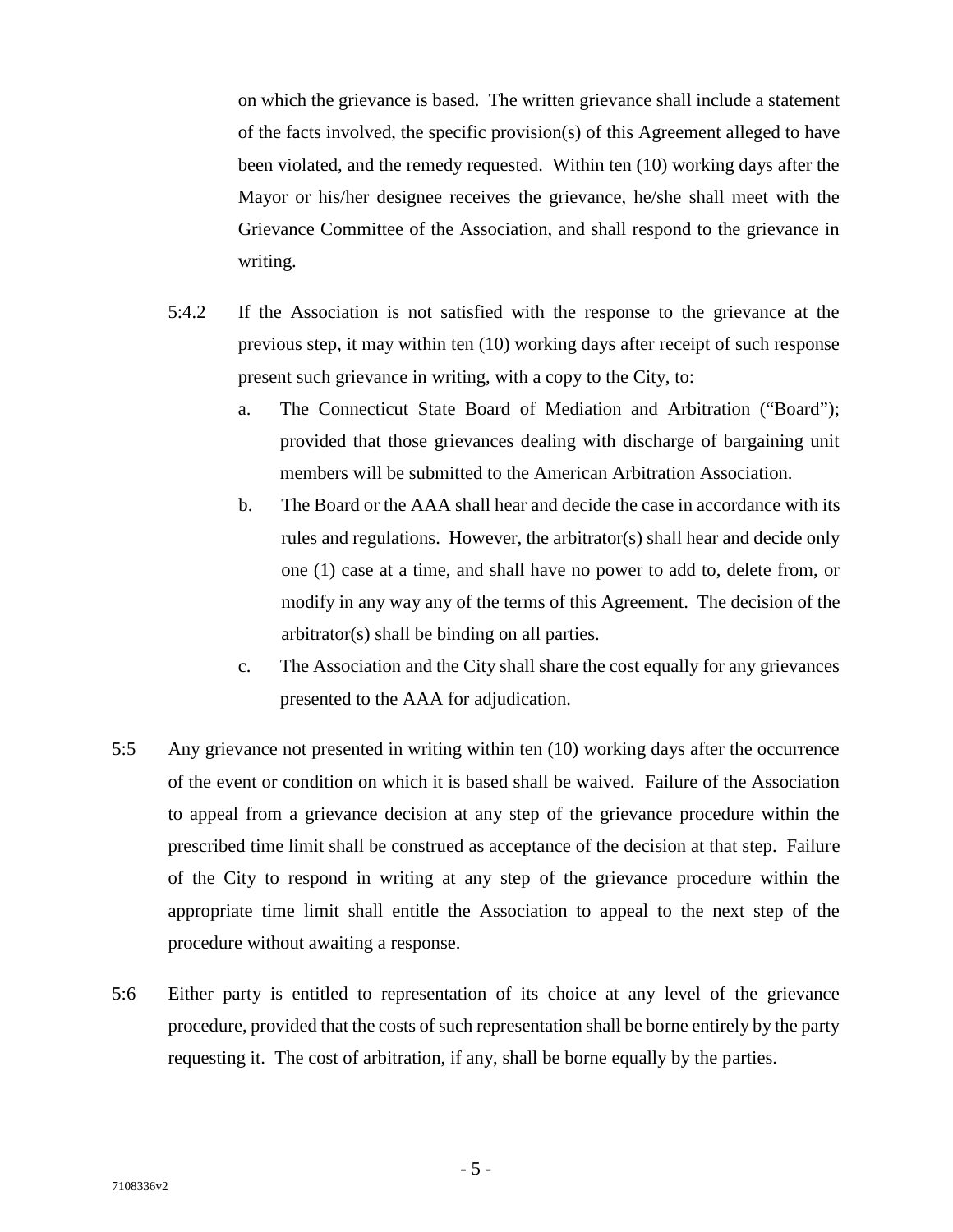## **ARTICLE VI APPOINTMENTS AND CLASSIFICATIONS**

- 6:1 Before filling any vacancy or newly created position in the bargaining unit, the City shall post said position for a period of three (3) working days and shall send a copy of such posting to the Association.
- 6:2 In filling positions within the bargaining unit, the City shall give fair consideration to any applicant from within the bargaining unit. The City reserves the right to select the best qualified applicant, but in the event qualifications are equal, the applicant from within the bargaining unit shall be given preference. Upon request, any unsuccessful applicant from within the bargaining unit shall be given a written explanation as to why he/she was not selected.
- 6:3 The City shall provide to the Association the job description for any new or changed job in the bargaining unit as soon as it has been approved. Upon the request of the Association, the parties shall meet to negotiate the appropriate salary placement of any bargaining unit position which is either newly created or whose duties and responsibilities have been substantially changed after the effective date of this Agreement.
- 6:4 The compensation of any employee shall not be increased or decreased by a change of title or description of the job classification of the employee without a substantial bona fide change in the duties or responsibilities of the employee.
- 6:5 Any employee filling a position on an acting basis as designated by the Mayor in writing shall receive no less than the minimum pay for the range applicable to the higher position, and no less than the salary he/she was paid in his/her own range.
	- 6:5.1 The City shall have the right to temporarily direct non-BPSA members to fill in during the absence of a bargaining unit member or concurrently with the recruitment for a bargaining unit position vacancy when the City determines that bargaining unit members are either not qualified or it is operationally impractical to fill in for such absence or vacancy. The City shall send written notification to the union when a non-member of the bargaining unit is selected.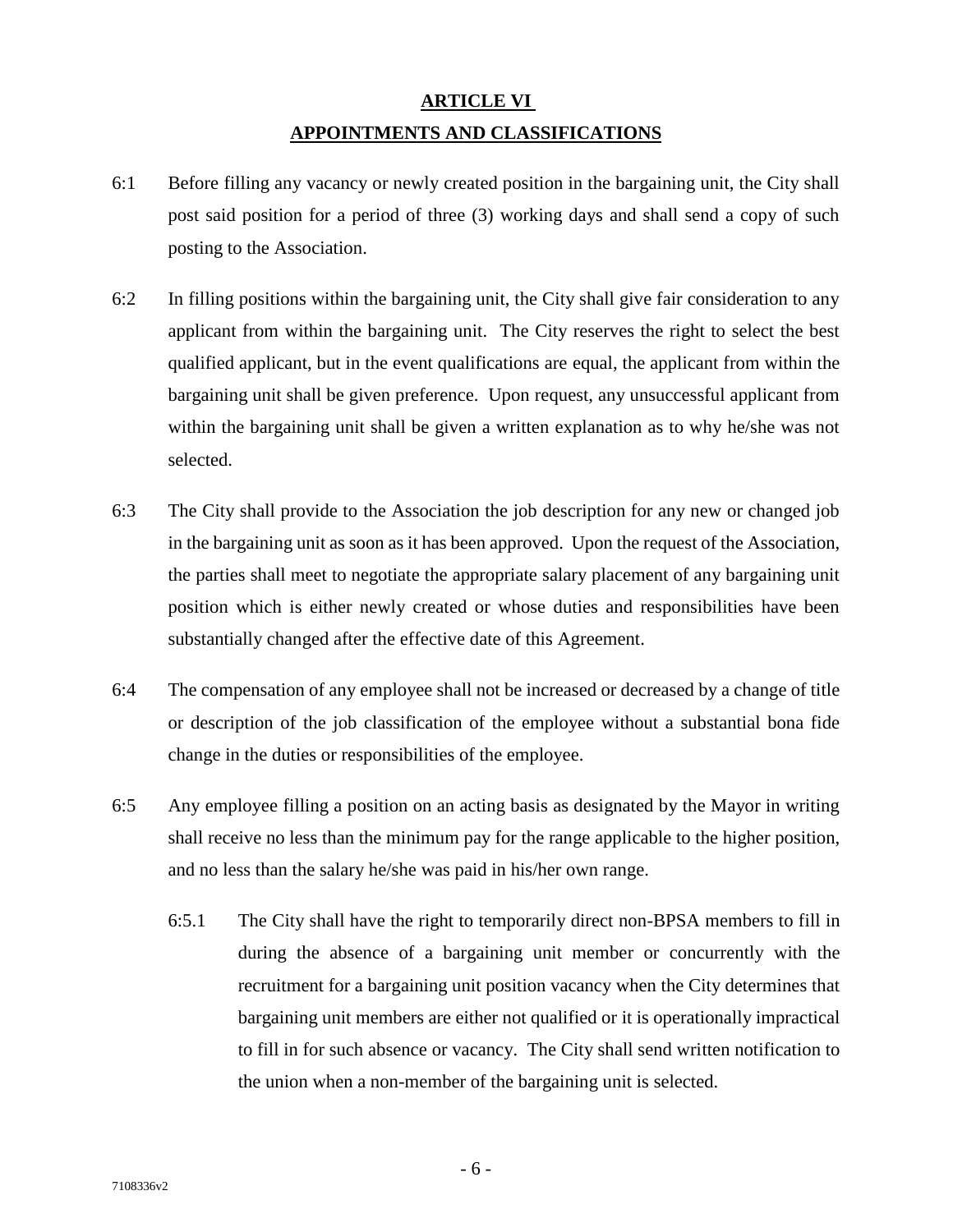6:6 Any request for job reclassification and/or pay grade increase must be submitted in writing by the Association to the Director of Personnel. The Director of Personnel shall respond in writing within sixty (60) days, with such decision to be based on whether or not there has been a substantial change in the duties or responsibilities of the position subsequent to the effective date of this Agreement.

### **ARTICLE VII WORK SCHEDULES**

- 7:1 The regular work week for full time employees shall be no less than thirty-seven and one half (37<sup>1</sup>/<sub>2</sub>) hours per week nor more than forty (40) hours per week at the scheduled hours as needed for the efficient operation of the department the employee is working in.
- 7:2 The regular work day shall not be less than seven and one-half (7½) nor more than eight (8) hours per day at the scheduled hours as needed for the efficient operation of the department the employee is working in.
- 7:3 Authorized work in excess of the established work day and/or week should be recorded by the Department Head with the Director of Personnel and shall be given as equal time off at the discretion of the Department Head. Earned compensatory time shall only be recognized when submitted to the Department Head within fifteen (15) calendar days of the time earned.

Employees are required to take their scheduled lunch time and shall not be interpreted as earned Compensatory Time. If any member of the bargaining unit is determined to be not exempt from the overtime provisions of the Fair Labor Standards Act, the provisions of the Agreement concerning Compensatory Time shall not apply to such member, to the extent such provisions are inconsistent with the Act.

7:4 An employee may not earn more than ten (10) working days of Compensatory Time per fiscal year. An employee may carry over up to five (5) days of Compensatory Time from one (1) fiscal year to the next without affecting the amount of Compensatory Time that can be earned in the next fiscal year, but such five (5) days must be used prior to January 1 of the next fiscal year or will be forfeited. However, at no time may an employee be credited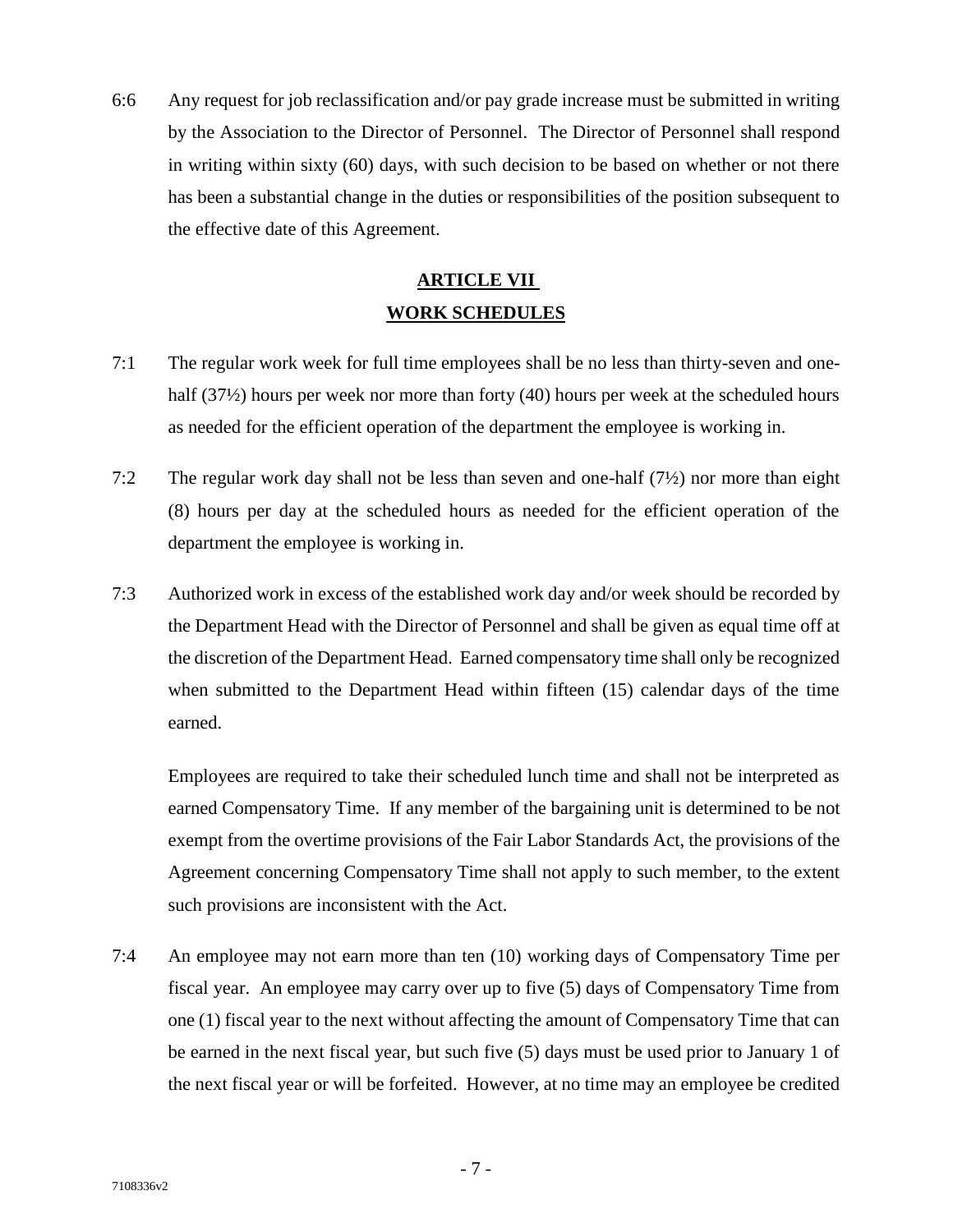with more than ten (10) days of Compensatory Time.

- 7:5 In the event the City changes the work day or work week for any member of the bargaining unit, the Association may request negotiations concerning an appropriate adjustment in compensation as a result of such change.
- 7:6 The City agrees to continue any existing practice or procedures with respect to overtime pay, call-in pay, or stand-by pay which may affect specific members of the bargaining unit.
- 7:7 Bargaining unit employees who are required by their superior, or authorized in writing by an appropriate City Official, to work outside their regularly scheduled hours supervising the work of other City employees, shall themselves receive overtime compensation for such hours of supervision. Bargaining unit employees who are assigned special projects and are instructed to perform them outside their regular working hours shall also receive overtime compensation for such overtime work. Overtime compensation shall be equivalent to the employee's regular straight time hourly rate, computed by dividing the employee's annual salary by two thousand eighty (2080) for employees regularly scheduled to work forty (40) hours per week, and by one thousand nine hundred fifty (1950) for employees regularly scheduled to work thirty-seven and one-half (37½) hours per week.

### **ARTICLE VIII HOLIDAYS**

- 8:1 The recognized paid holidays for qualifying employees are as follows:
	- 8:1.1 New Year's Day
	- 8:1.2 Martin Luther King Day
	- 8:1.3 Presidents' Day
	- 8:1.4 Good Friday
	- 8:1.5 Memorial Day
	- 8:1.6 July Fourth
	- 8:1.7 Labor Day
	- 8:1.8 Columbus Day
	- 8:1.9 Veterans' Day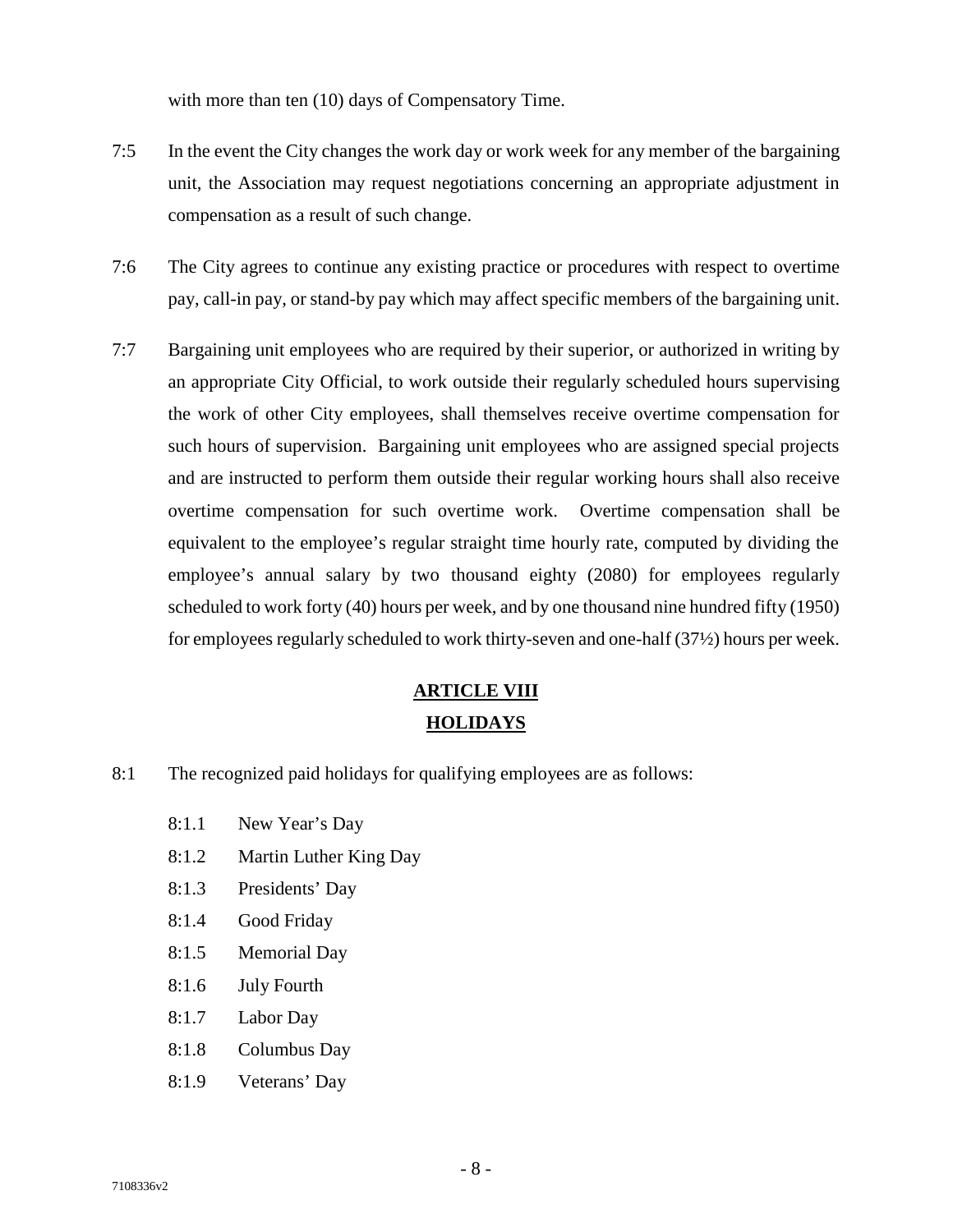- 8:1.10 Thanksgiving Day
- 8:1.11 Day after Thanksgiving
- 8:1.12 Half (½) day before Christmas Day
- 8:1.13 Christmas Day
- 8:1.14 Half  $(\frac{1}{2})$  day before New Year's
- 8:2 If any of the above holidays occur during paid sick leave, the employee shall receive his/her regular day's pay for the holiday without the day being charged against his/her sick leave.
- 8:3 Whenever any of the above holidays occur on a Saturday, said holiday shall be observed the previous Friday. When any of the above holidays occur on a Sunday, said holiday shall be observed on the following Monday, unless otherwise established in a given Department (i.e. Police, Fire).
- 8:4 To qualify for holiday payment an employee shall have worked seven (7) hours the previous working day and seven (7) hours the first working day following the holiday. Sick leave time, (paid or unpaid), if valid, granted personal leave time, perfect attendance days, and funeral leave shall be credited as a day worked.

### **ARTICLE IX VACATIONS**

- 9:1 Regular employees who have from three (3) to six (6) months of continuous employment as of June  $30<sup>th</sup>$  of any year, shall receive one (1) week vacation with pay at their regular rate. Effective November 1, 2016, regular employees who have 0 to less than 3 months of continuous employment as of June  $30<sup>th</sup>$  of any year or 0 to 3 months of continuous employment immediately following the start of the new fiscal year, shall receive one (1) week vacation the following January 1<sup>st</sup>.
- 9:2 Regular employees who have been continuously employed over six (6) months, but less than four (4) years, as of June  $30<sup>th</sup>$  of any year shall receive two (2) weeks vacation with pay at their regular rate.
- 9:3 Regular employees who have been continuously employed for four (4) years, but less than nine (9) years, as of June  $30<sup>th</sup>$  of any year shall receive three (3) weeks vacation with pay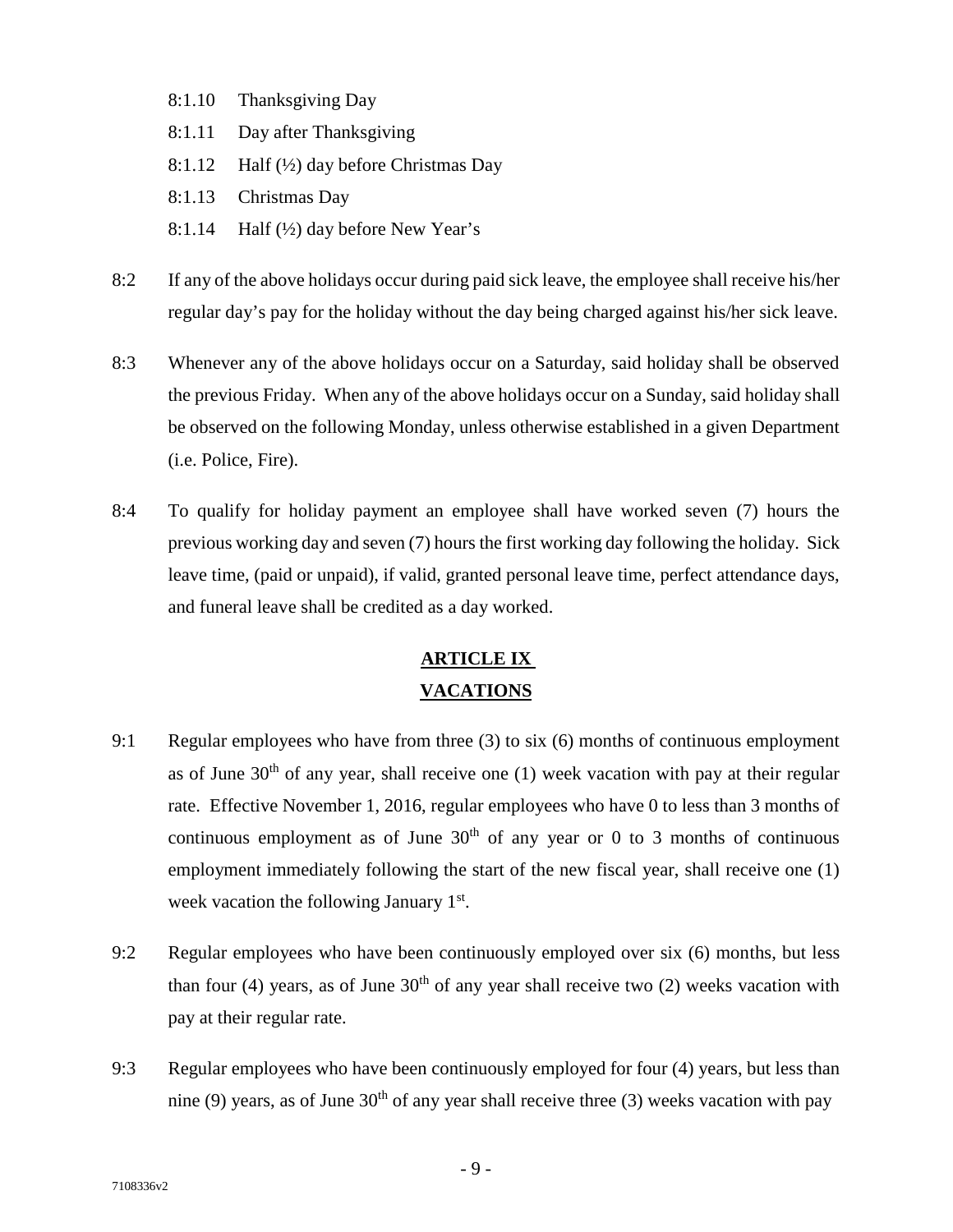at their regular rate.

- 9:4 Regular employees who have been continuously employed for nine (9) years or more as of June  $30<sup>th</sup>$  of any year shall receive four (4) weeks vacation with pay at their regular rate.
- 9:5 If a paid holiday should occur during an employee's paid vacation it shall not be counted as vacation time.
- 9:6 The normal vacation period shall be from July 1 to June  $30<sup>th</sup>$  of each year.
- 9:7 The Department Head shall determine and schedule the vacation period for each employee eligible for vacation. Consideration shall be given, where possible, to the preference of the employee as to time of his/her vacation according to seniority.
- 9:8 Service with other Departments of the City shall be counted in computing vacation eligibility, but employment must be continuous in all cases.
- 9:9 An employee who retires or voluntarily resigns before his/her vacation period in any year shall be eligible for a vacation pay-out on a pro-rated basis provided that he/she has provided at least four (4) four weeks advance written notice in the case of retirement or two (2) weeks advance written notice for a voluntary resignation. If an employee dies, payment for pro-rated and/or unused vacation time shall be paid to the employee's estate at the employee's regular rate as death benefits. An employee who retires, resigns or is laid off shall be paid their balance of unused vacation time.
- 9:10 An employee may carry over vacation credits that he/she earns in a given year into the next fiscal year. Such carry over must be used or forfeited by the next June  $30<sup>th</sup>$ .
- 9:11 Employees with four (4) weeks vacation can request compensation of one (1) week of said vacation in lieu of time off should the Department Head feel the employee can be used at employment. Consideration for Department Heads within the Association shall be by the Mayor.
- 9:12 The City shall have the right to modify the vacation credits for former employees rehired by the City of Bristol, provided that such vacation credits are not modified to the extent that they are greater than those set forth in the current Agreement between the City and the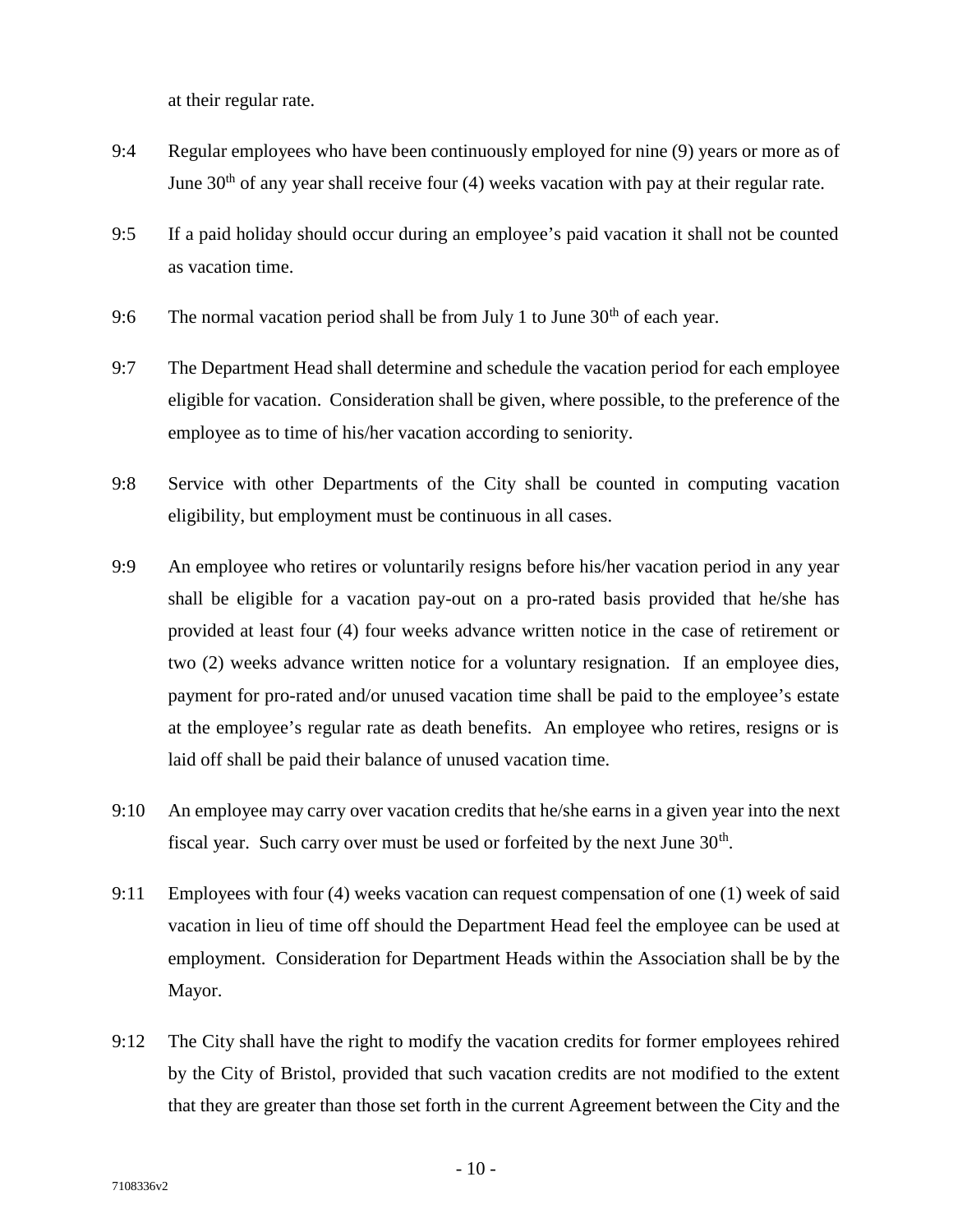Association.

9:13 Effective July 1, 2018, regular employees who will have 0 to less than 3 months of continuous employment as of June  $30<sup>th</sup>$  of any year or 0 to 3 months of continuous employment immediately following the start of a new fiscal year, will be offered the ability to purchase up to one (1) week of vacation through equal payroll deductions to be fully paid over a 3 month period. Employees must make the election within 30 days of hire date. The vacation must be used prior to January 1. If an employee takes such a vacation and subsequently leaves employment with the City prior to completing the purchase of the vacation, the City will withhold the balance owed from the employee's last paycheck. If an employee's last paycheck is not sufficient to cover the money owed, the City reserves the right to bill the employee.

### **ARTICLE X SICK LEAVE**

- 10:1 Sick leave shall be considered to be absence from duty with pay for illness or injury as covered in this Article, except when directly traceable to employment by an employer other than the City of Bristol.
- 10:2 Eligibility for sick leave payments shall be computed from the date an employee is appointed a full time employee. Employees shall call in on, or before, their assigned starting time or they shall not receive sick leave credit for said day, unless the reason for tardy notification is deemed satisfactory by the Department Head. The accumulation and payment of sick leave shall be made as covered in the Article.
- 10:3 An employee who has been on the payroll for less than six (6) months will receive no sick leave.
- 10:4 An employee who has been on the payroll for six (6) months, but less than one (1) year, shall be paid for absence of not more than five (5) working days.
- 10:5 An employee who has been on the payroll continuously for one (1) year shall receive seven (7) working days sick leave credit on the anniversary date of his/her employment.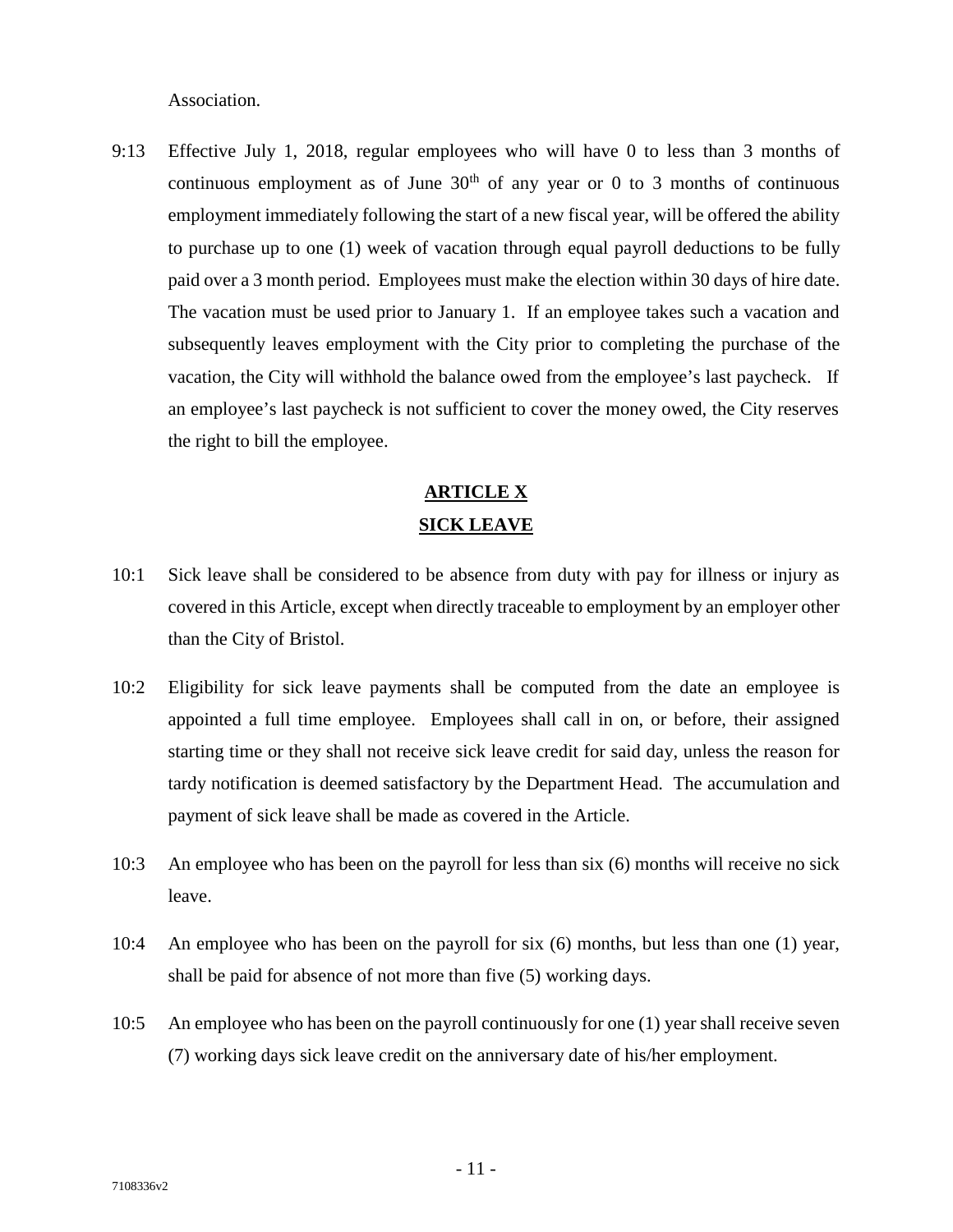- 10:6 An employee who has been on the payroll continuously for two (2) years, but less than five (5) years, shall receive twelve (12) working days sick leave credit on the anniversary date of his/her employment, subject to the provisions of Section 10:9.
- 10:7 An employee who has been on the payroll continuously for five (5) years or more shall receive eighteen (18) working days sick leave credit each year on the anniversary date of his/her employment, subject to the provisions of Section 10:8.
- 10:8 Sick days shall begin to accumulate at said anniversary date of employment and continue until such time as two hundred (200) working days are achieved which shall be the maximum credits allowed for any employee. For employees hired after June 30, 2011, unused sick days shall continue to accumulate until such time as one hundred seventy-five (175) working days are achieved which shall be the maximum credits allowable for such employees.
- 10:9 After the expiration of sick leave days, employees will receive Short Term Disability benefits under the terms of the approved policy for up to twenty five (25) weeks at sixty percent (60%) of the weekly rate of basic earnings capped with a weekly maximum of \$250.
- 10:10 The City may require a medical certificate and reason for absence consisting of more than three (3) consecutive working days at the employee's expense. Should a medical certificate be required by the City for absences of three (3) consecutive days or less, it shall be paid for by the City.
- 10:11 If an employee is approved for return to work without a physician's certificate he/she shall return to work immediately if scheduled. Should an employee require a physician's approval he/she shall not return to work until approval is given by said physician and it is received by the responsible Department Head or Supervisor in charge.
- 10:12 It shall be the right of the City through any Department Head and/or Director of Personnel to indicate existing abuses of sick leave. In such case the Department Head and/or Director of Personnel shall produce records and proof of sick leave abuse to the employee involved and inform the employee the manner in which the abuse is to be handled. This action can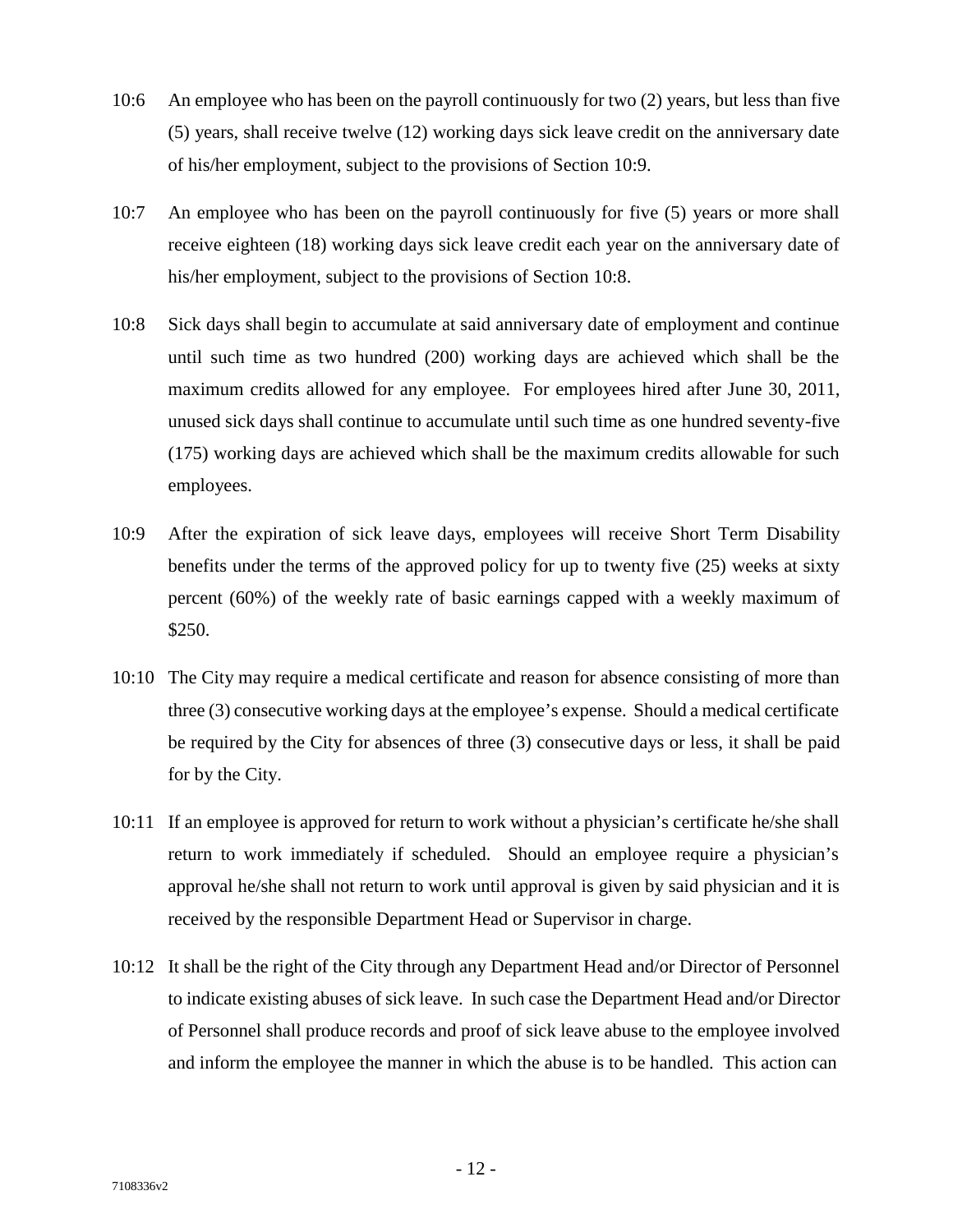be subject to the grievance procedure as outlined in this Agreement.

- 10:13 Effective January 1, 2002, upon retirement or death of an employee, forty-five percent (45%) of all unused sick leave shall be paid to the employee, or as death benefits to the employee's estate.
- 10:14 Effective July 1, 2018, an employee may use up to two (2) weeks of his or her accrued sick time, as set forth above, throughout the budgeted year for medical care of family members. An employee may use this leave to take family members to medical appointments or emergency services. When taking such leave, an employee shall be required to notify his or her supervisor or in the case of department heads, the mayor of the leave on or before his or her assigned starting time, or in the case of an emergency, as soon as practicable. The City shall have the right to request proof that the employee used this time for said purpose through documentation from the service provider. Details of the medical care are not required.

### **ARTICLE XI LEAVES OF ABSENCE**

- 11:1 Personal leave with permission shall be granted by the Department Head for good and sufficient reason for a period not to exceed two (2) days per fiscal year with pay, and one (1) additional day with pay of such leave may be granted by the Mayor. Any personal leave time not used by June 30<sup>th</sup> of each year is forfeited.
- 11:2 A leave of absence without pay for good cause may be granted, not to exceed one (1) year. A request for leave of absence must be made in writing by the employee with the explanation of reasons therefore and showing dates from and to on the request, and presented to the Department Head. If approved, the Department Head will so indicate by signing the employee's request. The request for leave shall be then sent for final approval to the Mayor, who shall indicate such approval by signing and returning the request for leave to the Department Head who originally approved it; he/she, in turn, will grant permission and send the request to the Personnel Department who will then process such leave properly.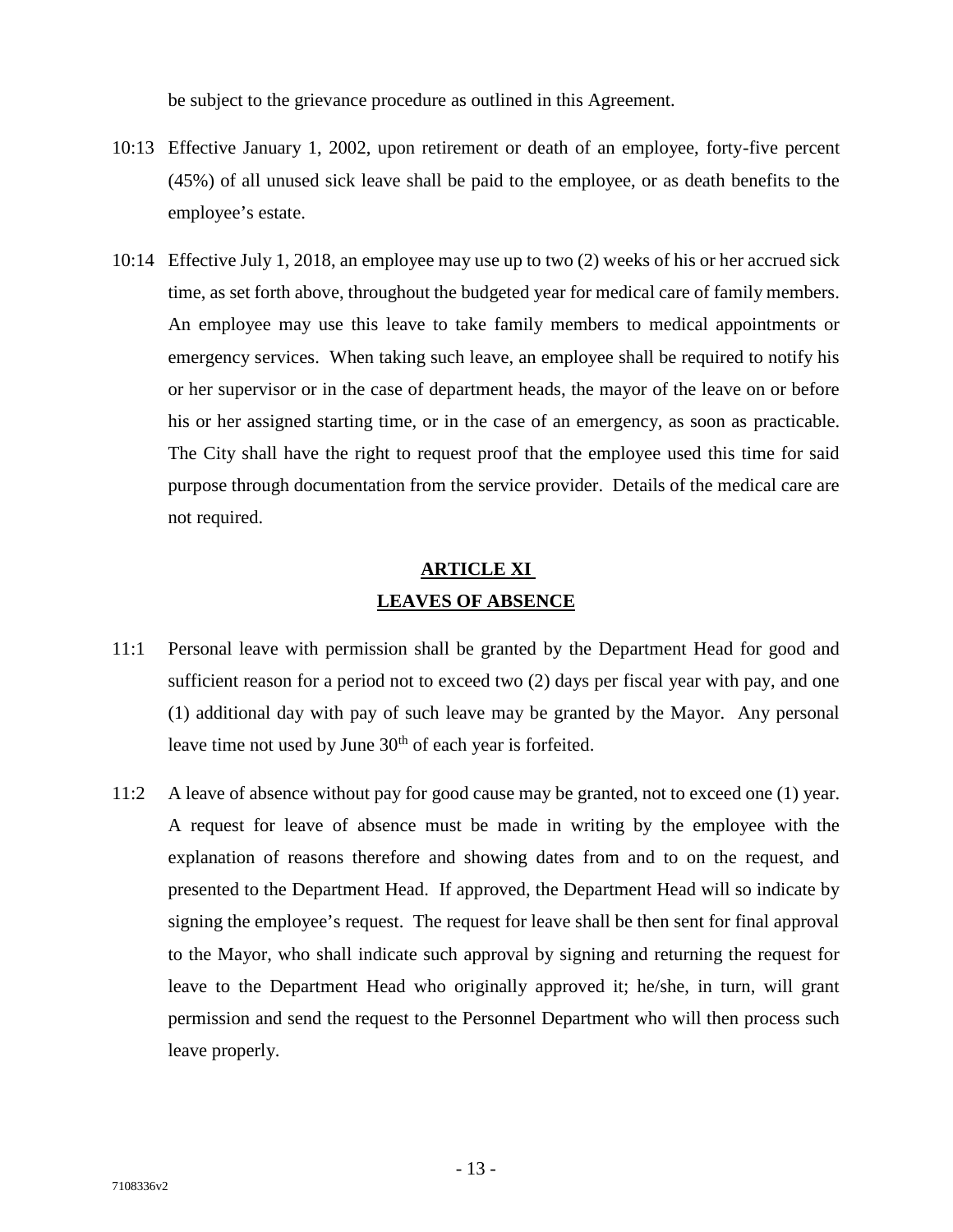- 11:3 A properly authorized leave of absence shall have no effect on the employee's length of service, eligibility for vacation or any other benefit based on length of service except that no additional leave time or other benefits shall continue to accrue after thirty (30) days of such leave. Any employee who wishes to retain group insurance coverage after thirty (30) days of such leave must do so at his/her own expense (unless such leave is FMLA qualifying). Upon the return to work of the employee, the Department Head shall notify the Personnel Department giving all necessary information to effectuate the employee's return to work.
- 11:4 In the event an employee fails to return to service at the expiration of his/her leave such employee shall be considered to have terminated his/her employment as of the termination date of such leave. Any possible relaxing of this rule shall only be considered by the Director of Personnel after proof of unusual or worthy reason(s).

# **ARTICLE XII BEREAVEMENT LEAVE**

- 12:1 The City will grant three (3) regular working days with pay in the event of death in the immediate family. Time taken must be in conjunction with the date of the funeral or memorial service. The immediate family shall include spouse, mother, father, daughter, son, step mother, step father, step child, sister, brother, mother-in-law, father-in-law, or any relative who is an actual member of the immediate household.
- 12:2 In the event of a death of a grandchild, grandparent, brother-in-law, sister-in-law, or aunt, uncle, niece, nephew of the employee or employee's spouse, one (1) day will be allowed provided the employee attends the funeral.
- 12:3 The Department Head can allow up to an additional two (2) days leave over the days allowed in Section 12:1 and 12:2 of this Article, should he/she deem the reason(s) unusual and worthy provided that it does not disrupt the efficient operation of the Department.

# **ARTICLE XIII JURY DUTY**

13:1 The City shall deduct from an employee's regular straight time pay the amount of any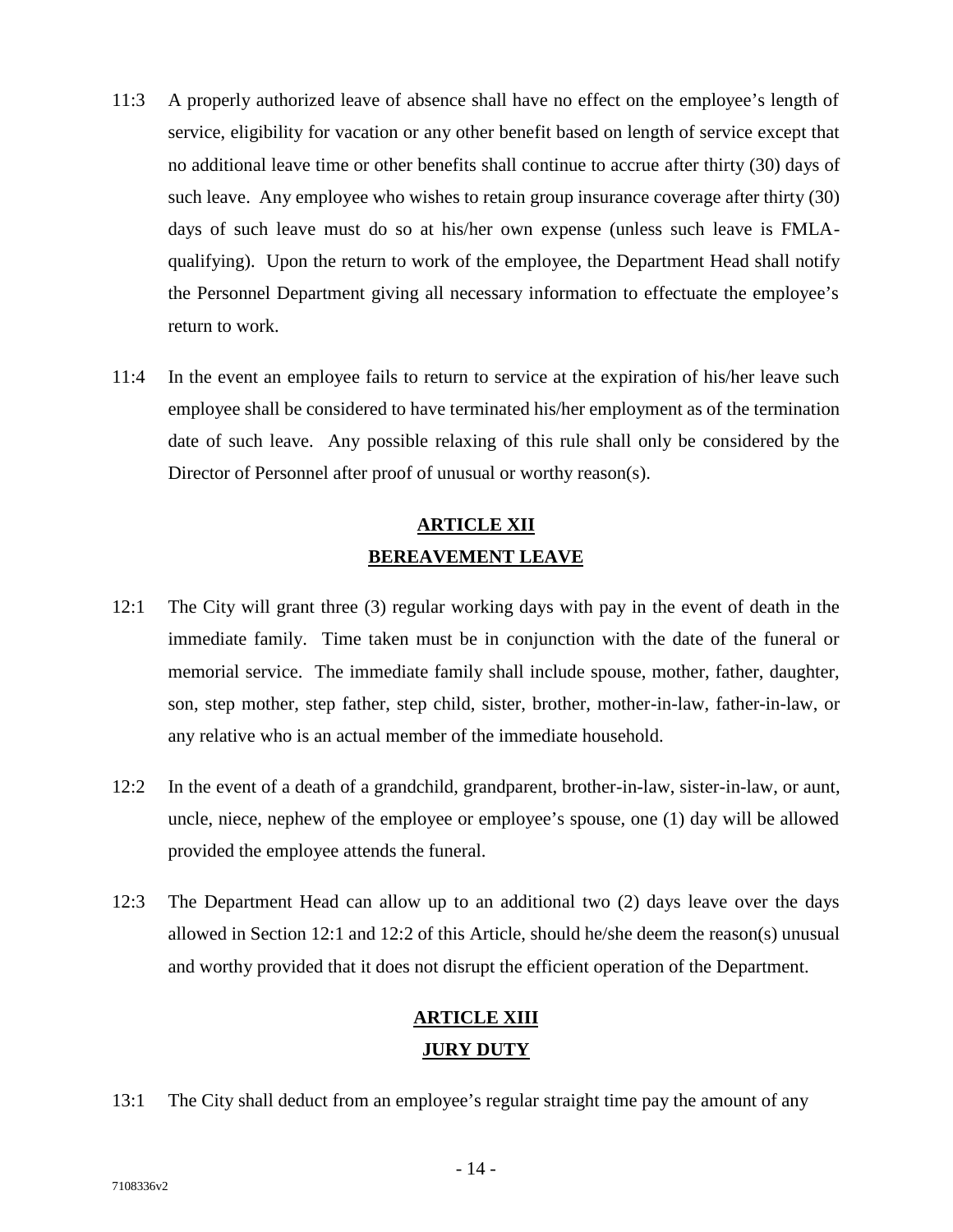payment received by the employee for demanded service on any State or Federal Jury. Employees serving on said juries must file proof of jury duty tenure and all necessary monetary statements to the Department Head.

13:2 When employees who are serving on Jury Duty are not required to serve a full day, he/she shall report back to work. Failure of the employee to return to work shall result in the employee receiving payment for such Jury Duty from the Court only. If the employee is excused from Jury Duty not later than three (3) hours prior to the end of his/her shift, the employee shall return to work.

# **ARTICLE XIV PERFECT ATTENDANCE DAYS**

- 14:1 Perfect attendance time shall be granted for perfect attendance under the following conditions:
	- 14:1.1 Each calendar quarter of perfect attendance shall earn an employee one (1) day vacation to be taken within one (1) year from the time earned. The calendar quarters shall begin January 1, April 1, July 1, and October 1, of each year.
	- 14:1.2 Any employee who has four (4) consecutive quarters of perfect attendance shall receive two (2) additional days earned vacation to be taken within one (1) year from the time earned.
	- 14:1.3 Effective July 1, 2011, any accumulated lost time shall constitute a break in continuity of perfect attendance unless it is allowable time off as covered in Section 14:1.4.
	- 14:1.4 The following leave time shall be considered earned toward perfect attendance:
		- a. Earned Vacation
		- b. Perfect Attendance Days
		- c. Days covered by Workers' Compensation
		- d. Bereavement Leave
		- e. Personal Leave
		- f. Compensatory Time
		- g. Union Business Leave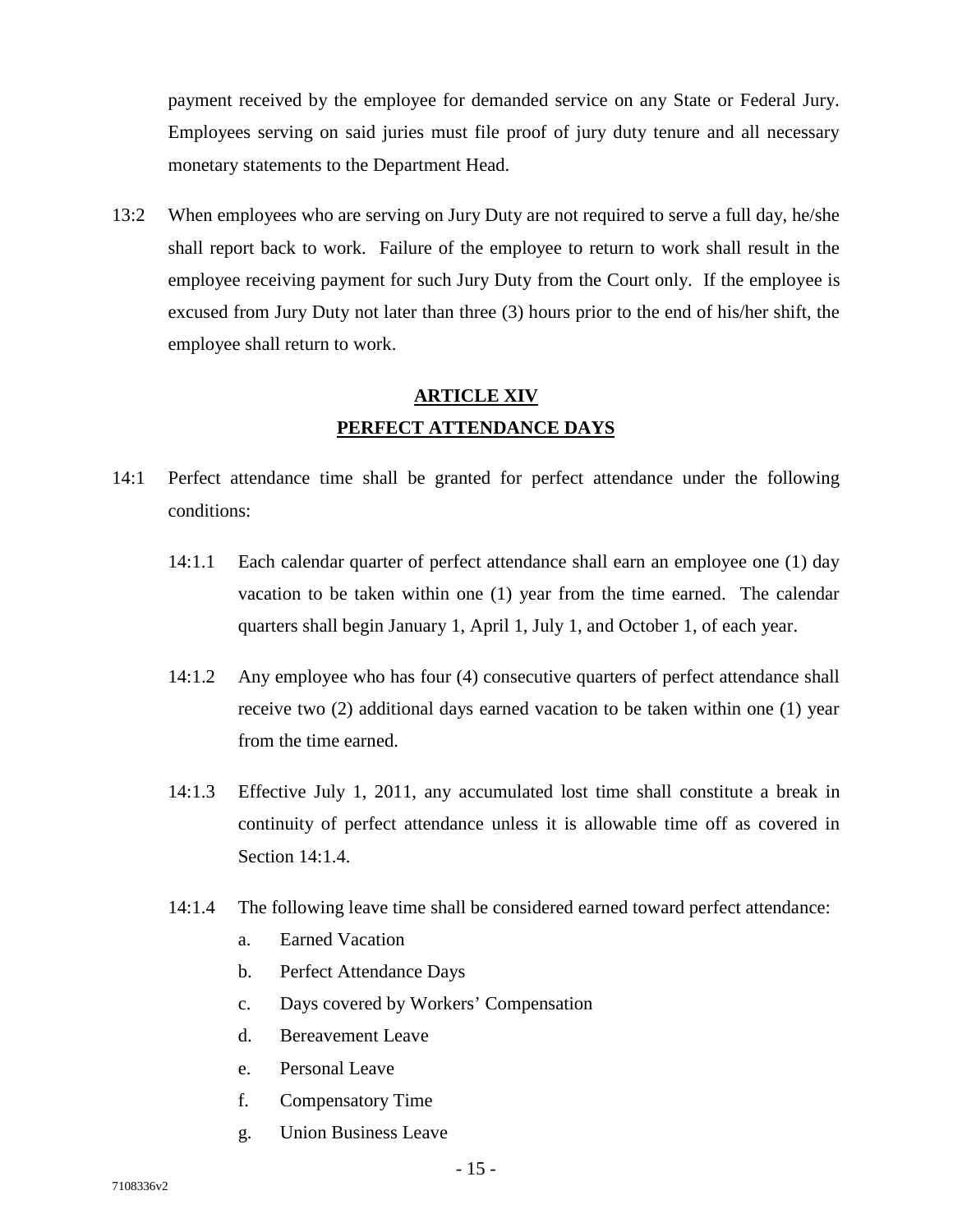### **ARTICLE XV WORKERS' COMPENSATION**

- 15:1 Any employee covered by this Agreement who shall suffer personal injury in the performance of his/her duty and who shall be eligible for payments under the Workers' Compensation Act shall be paid by the City of Bristol the monetary difference between said employee's weekly straight time salary (after deducting Social Security and withholding taxes) and the benefits payable to him under the Workers' Compensation Act. The City's obligation shall only be paid as long as it is the regular weekly compensation rate, not to exceed fifty-two (52) weeks.
- 15:2 The City reserves full and unilateral right to implement a Return-To-Duty policy and Preferred Provider Network for all workers compensation injuries/illnesses.

## **ARTICLE XVI INSURANCE AND PENSION**

- 16:1 Health Insurance
	- 16:1.1 Effective upon ratification of this Agreement, employee cost share shall increase to fourteen and three-quarter percent (14.75%) of the cost of health and dental insurances for themselves and eligible dependents through a Section 125 pretax salary deduction plan in accordance with the Internal Revenue Code, except that an employee's weekly cost share shall be increased by eighteen dollars (\$18) if during the preceding calendar year the employee and the employee's enrolled spouse did not participate in each of the following wellness components: 1) biometric screening; 2) health risk assessment; 3) age appropriate preventive screenings to include annual exam. This section shall also apply during any period of unpaid leave, except where required to pay the full cost as described in Section 11:3.
	- 16:1.2 Appendix C is for reference purposes only, with the Summary Plan Description being on file in the City Comptroller's Office.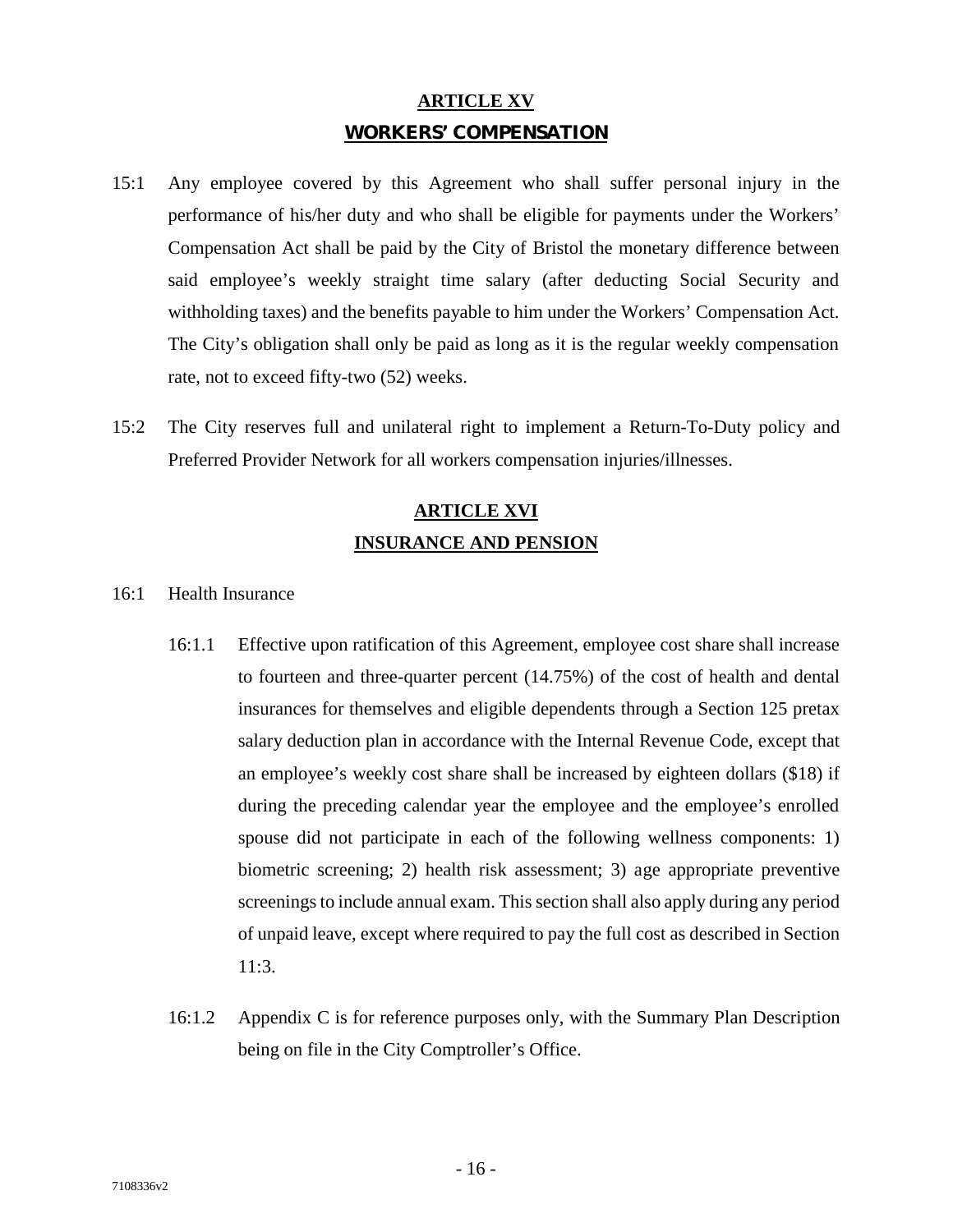16:1.3 Effective July 1, 2019, employees will have the option of remaining on the POS plan set forth in Appendix C. Employee cost share shall increase to fifteen and three-quarter percent (15.75%) of the cost of health and dental insurances for themselves and eligible dependents through a Section 125 pretax salary deduction plan in accordance with the Internal Revenue Code.

> Effective July 1, 2019, the High Deductible/HSA (Health Savings Account) plan described below shall become an optional health insurance plan for all eligible employees:

| <b>HSA</b>                     | <b>Effective July 1, 2019-June 30, 2022</b> |
|--------------------------------|---------------------------------------------|
| Deductible                     | \$2,000/\$4,000                             |
| <b>In-Network Benefits</b>     | 100%                                        |
| In-Network Co-Insurance        | 100%                                        |
| Out of Pocket Max (Inc. Ded)   | \$2,000/\$4,000                             |
| <b>Preventive Services</b>     | 100% not subject to deductible              |
| <b>Out of Network Benefits</b> |                                             |
| Deductible                     | \$2,000/\$4,000                             |
| Coinsurance                    | 80%                                         |
| Out of Pocket Max (Inc. Ded)   | \$4,000/\$8,000                             |
| <b>Pharmacy Benefits</b>       | 100% after deductible                       |
| <b>Employer HSA Funding</b>    | 50%                                         |

Employee cost share for the High Deductible/HSA shall be fifteen and three quarter percent (15.75%) of the cost of health and dental insurances for themselves and eligible dependents through a Section 125 pretax salary deduction plan in accordance with the Internal Revenue Code.

For the July 1, 2019 through June 30, 2020 fiscal year only, the City's contributions toward the HSA deductible for employees who elect to participate in the High Deductible/HSA shall be deposited into the employees' HSA accounts in one installment in July of 2019. The parties acknowledge that the City's contribution toward the funding of the HSA plan is not an element of the underlying insurance plan, but rather relates to the manner in which the deductible shall be funded for actively employed employees. The City shall have no obligation to fund any portion of the HSA deductible for retirees or other

.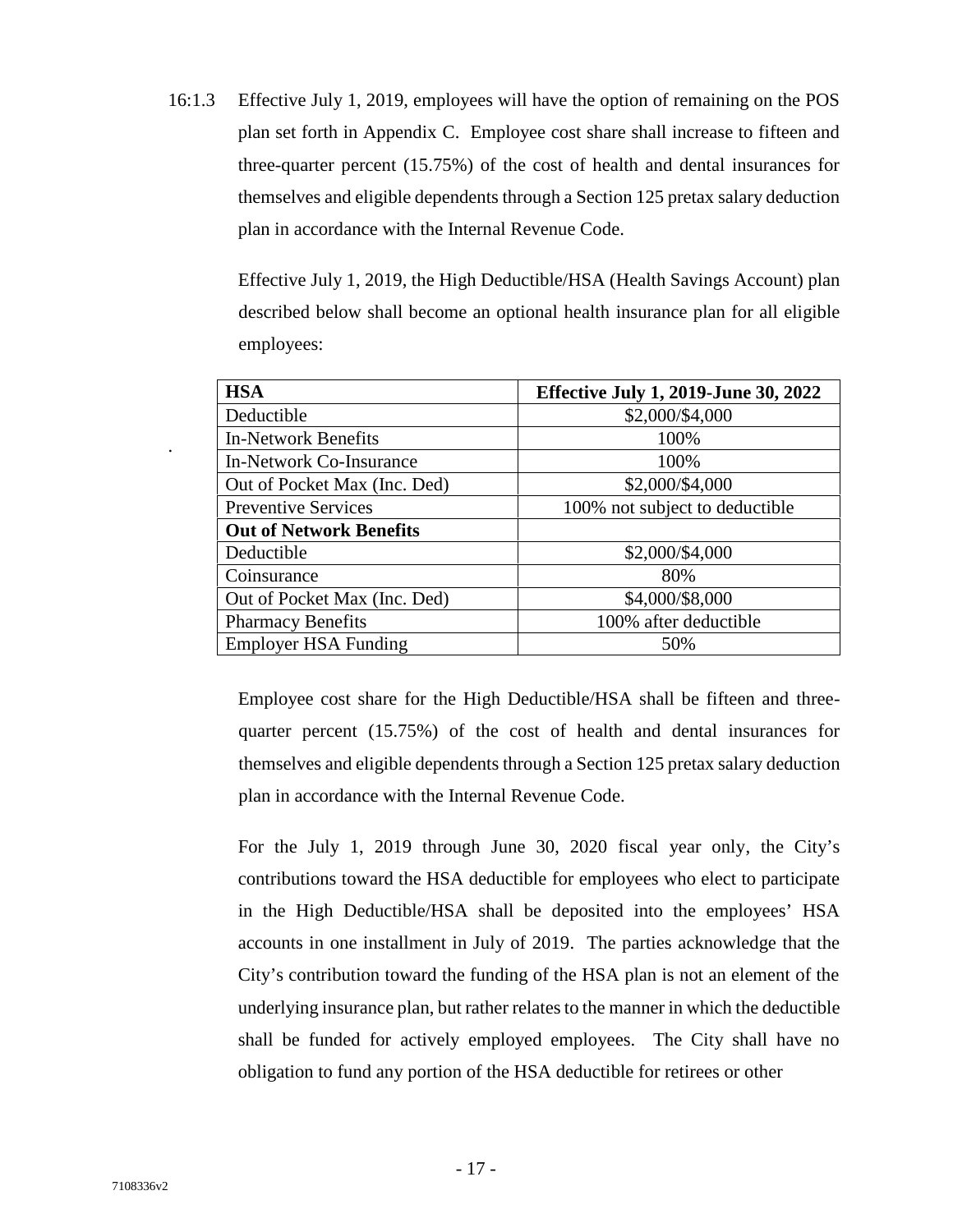individuals upon their separation from employment.

Effective July 1, 2020 the High Deductible/HSA will become the core health insurance plan available to employees. Employee cost share shall be as follows: July 1, 2020 sixteen and one-quarter percent (16.25%), July 1, 2021 seventeen and one-quarter percent (17.25%) of the cost of health and dental insurances for themselves and eligible dependents through a Section 125 pretax salary deduction plan in accordance with the Internal Revenue Code. Employees will have the option of buying-up to the POS health insurance plan if they so choose.

Effective July 1, 2020, the City's contributions toward the HSA deductible shall be deposited into the employees' HSA accounts in two equal installments, the first in July and the second in January. The parties acknowledge that the City's contribution toward the funding of the HSA plan is not an element of the underlying insurance plan, but rather relates to the manner in which the deductible shall be funded for actively employed employees. The City shall have no obligation to fund any portion of the HSA deductible for retirees or other individuals upon their separation from employment.

Effective July 1, 2019 employee's cost share shall be decreased by one percent (1.0%) if during the preceding calendar year the employee and the employee's enrolled spouse participated in each of the following wellness components: 1) biometric screening; 2) health risk assessment; 3) age appropriate preventive screenings to include annual exam. This section shall also apply during any period of unpaid leave, except where required to pay the full cost as described in Section 11:3.

The Patient Protection and Affordable Care Act ("PPACA"; Public Law 111-48) has set forth and codified under the Internal Revenue Code §4980I the imposition of an excise tax related to employer provided health insurance plans that exceed certain value thresholds. The impact of the excise tax is scheduled to take effect in 2022. Should any federal statute or regulation pertaining to IRC §4980I be mandated to take effect during the term of this Agreement, triggering the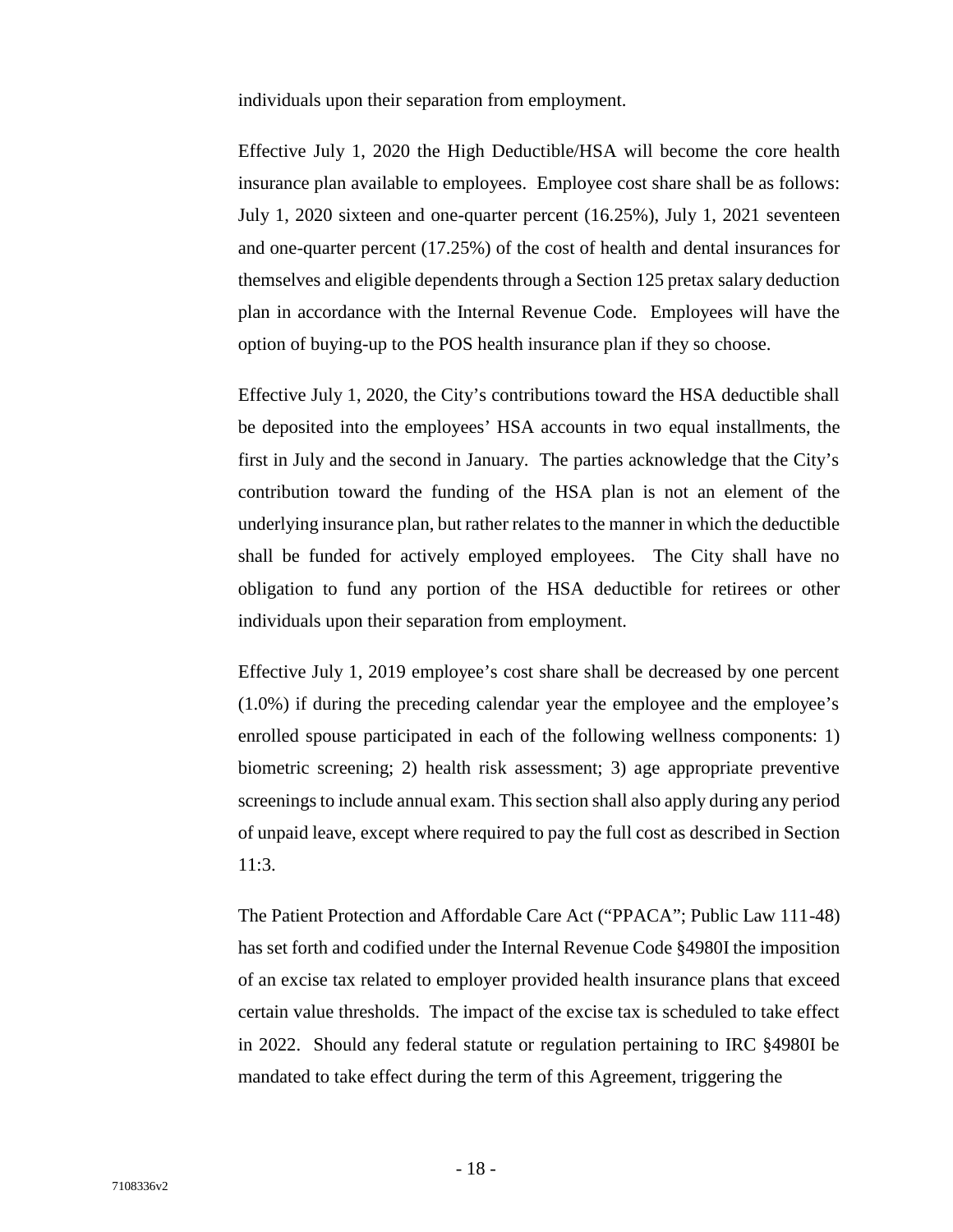imposition of an excise tax with respect to any of the contractually agreed upon insurance plans offered herein, the parties agree to commence mid-term negotiations in accordance with MERA. During such mid-term negotiations, the parties will re-open the "Insurance" Article, for the purpose of addressing the impact of the excise tax. No other provision of the contract shall be reopened during such mid-term negotiations.

#### 16:2 Dental Insurance

- 16:2.1 The City shall provide members of the bargaining unit and enrolled dependents, including dependent children to age 25, the Blue Cross Co-Pay Dental Plan subject to 16:1.1.
- 16:2.2 Riders A, B, C, and D.
- 16:2.3 Dependent Child Rider.
- 16:3 Life Insurance
	- 16:3.1 The City shall provide and pay for all active members of the Bargaining Unit Group Term Life Insurance coverage equivalent to twice their annual salary (rounded to the nearest one thousand dollars [\$1000]), subject to a limit of seventy-five thousand dollars (\$75,000) of coverage.
- 16:4 Retiree Benefits
	- 16:4.1 a. Effective July 1, 1996, for employees who retire with the combination of age and years of service which entitles them to full retirement benefits, the City will pay the full cost of the health insurance coverage cited in Section 16:1, hereinabove, for the retiree and spouse for the first ten (10) years after the date of retirement, subject to the conditions set forth in Section 16:4.1b and Section 16:4.2, below.
		- b. Any retiree who wishes to enroll additional dependents, and any retiree (or spouse or dependent of a deceased retiree) who wishes to remain enrolled beyond ten (10) years following date of retirement, may do so at their own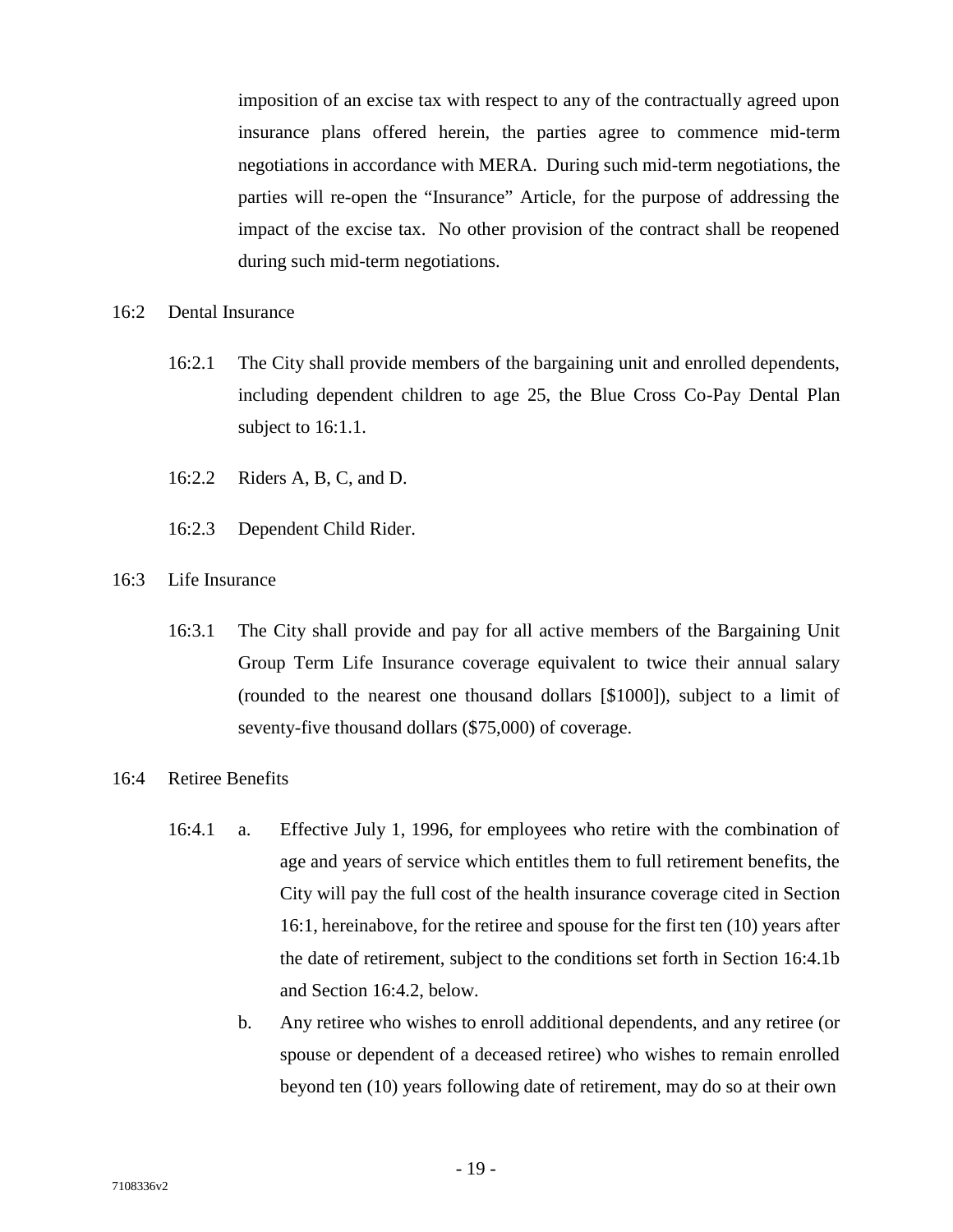expense, carrier permitting.

- c. For all new employees hired after June 30, 2011, who retire with the combination of age and years of service which entitles them to full retirement benefits, the City will pay the full cost of the health insurance coverage cited in Section 16:1, hereinabove, for the retiree and spouse for the first five (5) years after the date of retirement, subject to the conditions set forth in Section 16:4.1.d. and Section 16:4.2 below.
- d. Any retiree who wishes to enroll additional dependents, and any retiree (or spouse or dependent of a deceased retiree) who wishes to remain enrolled beyond five (5) years following date of retirement, may do so at their own expense, carrier permitting.
- 16:4.2 The City shall not be obligated to provide coverage for any retiree or spouse who is eligible for comparable health insurance coverage through another employer; provided that if an employee or spouse is eligible for lesser coverage, or comparable coverage at less than full payment, the City may elect to provide appropriate supplementary coverage or may reimburse the employee's payment in lieu of the above coverage.
- 16:4.3 The City will presume all retirees are recipients or participants in Medicare Part A and B when eligible. The City will designate Medicare as the primary insurer.
- 16:5 Pension Plan
	- 16:5.1 The City shall provide to the members of the bargaining unit pension benefits in accordance with the arbitration award in Case No. 9192-MBA-85, highlighted as follows, except that effective June 30, 2011, employee contributions and their application shall be in accordance with Section 16:6.
		- a. Employees shall be eligible for retirement at age seventy (70), or at age fifty-five (55) provided age plus service totals eighty (80) years.
		- b. Employees whose age plus service equals eighty-five (85), and who were participants in the retirement system on November 23, 1988, shall be eligible for retirement regardless of age.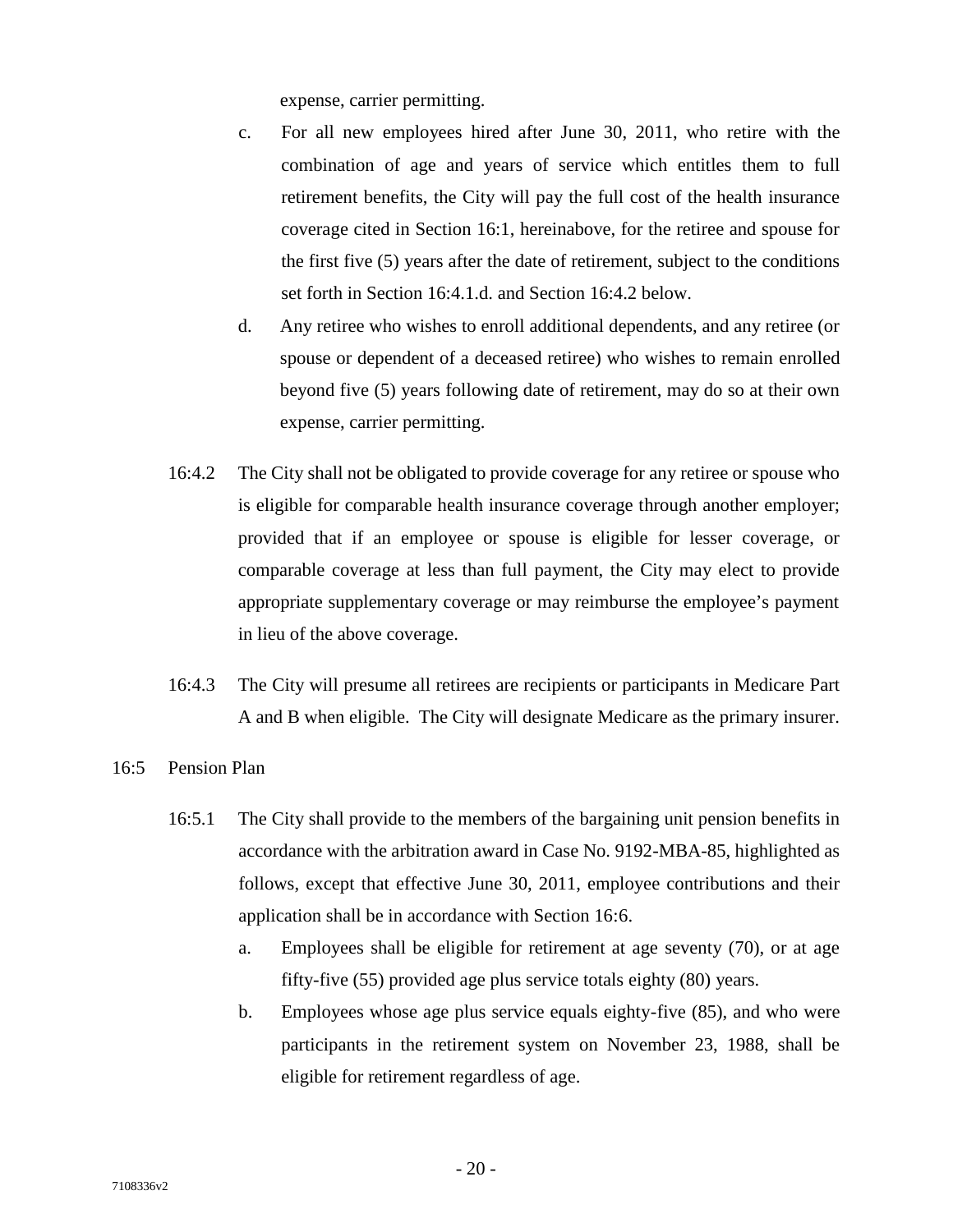- c. Interest payable to employees upon withdrawal of contributions, and interest payable by employees when buying back past service, shall be five percent (5%).
- 16:5.2 Retirement benefits shall be computed as follows:
	- a. The multiplier for years of service of 2.4% shall be unchanged for employees with twenty-five (25) years of service as of January 1, 2018, or who were otherwise eligible to retire with full benefits on or before January 1, 2018.
	- b. For other current employees, the 2.4% multiplier will remain unchanged, but the total amount of pension for these employees shall not exceed one hundred percent (100%) of average annual pay as it exists in the current pension policy (best 3 years of the last 10 years).
	- c. Employees hired on or after July 1, 2018 shall have a pension multiplier of 2.0%, but in no event should the total amount of pension for these employees exceed seventy two percent (72%) of base pay. Employees hired on or after July 1, 2018 shall make employee contributions of seven percent (7%) of base pay on a pre-tax basis in accordance with Article 16:6.
- 16:5.3 The provisions of Sections 16:5.1 and 16:5.2, hereinabove, in addition to City Ordinance Section 2-66 through and including Section 2-89.1 will constitute the pension plan for bargaining unit members, under this collective bargaining Agreement.
- 16:6 Effective June 30, 2011, employee contributions (other than as set forth in Section  $16:5.2(c)$ ) shall be six percent (6.0%) of all pay on a pre-tax basis in accordance with IRS Code Section 414(h)(2). Effective upon the City's creation of a retiree health account in the pension trust as soon as is practical, one and one-half percent  $(1.5\%)$  of the employee's contribution shall be applied to such retiree health account. In the event that the City's pension actuary annual report recommends that any General City department make contributions to the pension fund, future contributions of the 1.5% employee contribution to the retiree health account shall immediately be directed into the pension fund. Subsequent recommendations of the City's pension actuary annual report that no General City department make contributions to the pension fund shall cause the reapplication of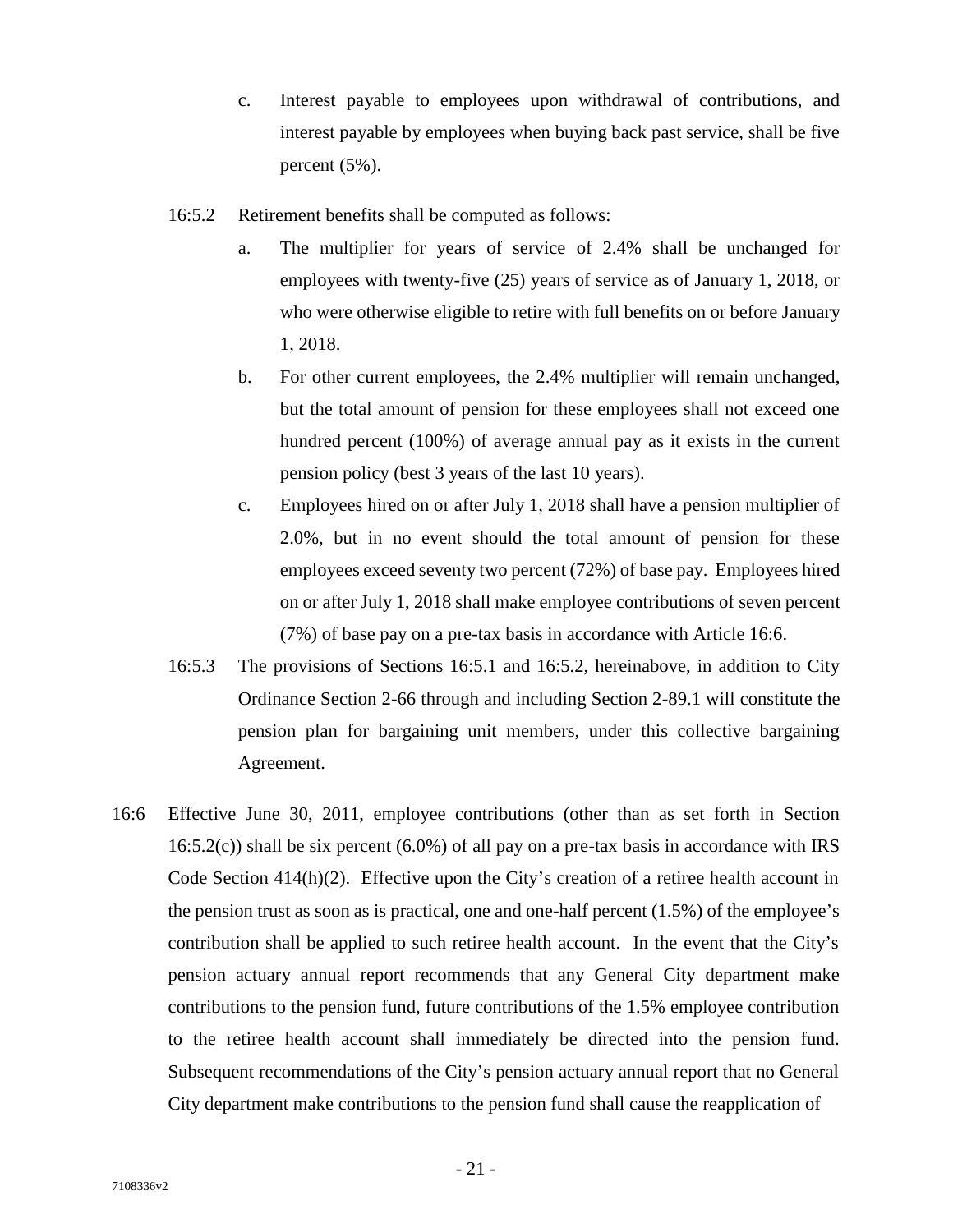future contributions of one and one-half percent (1.5%) employee contribution to the retiree health account. Such prerogative as may be exercised by the City to make such assignments and determinations of contributions shall not be subject to the grievance or arbitration procedure. Employee contributions towards the retiree health account shall be irrevocable and non-refundable. The City will provide written notice to the Union President regarding any redistribution of the employee contribution to either the retiree health account or the pension fund.

- 16:7 It is understood and agreed that questions concerning the interpretation, application and coverage of the pension program can only be decided by the trustees of the Pension Plan, and such questions shall not be subject to the grievance procedure. Any questions concerning the interpretation, application and coverage of the insurance program shall be subject to the contractual grievance procedure found in Article V of the Agreement.
- 16:8 The City reserves the right to substitute at any time during the term of this Agreement any benefit plan which provides equal or better benefits than any existing plan.
- 16:9 At any time, should an alternate health insurance become available, which would provide similar coverage in terms of level of benefits, the Association shall, upon request of the City, meet to discuss inclusion in such plan or plans for the bargaining unit. At no time should such discussions be deemed negotiations or collective bargaining subject to the midterm negotiations rules of MERA unless mutually agreed to by the City and the Association.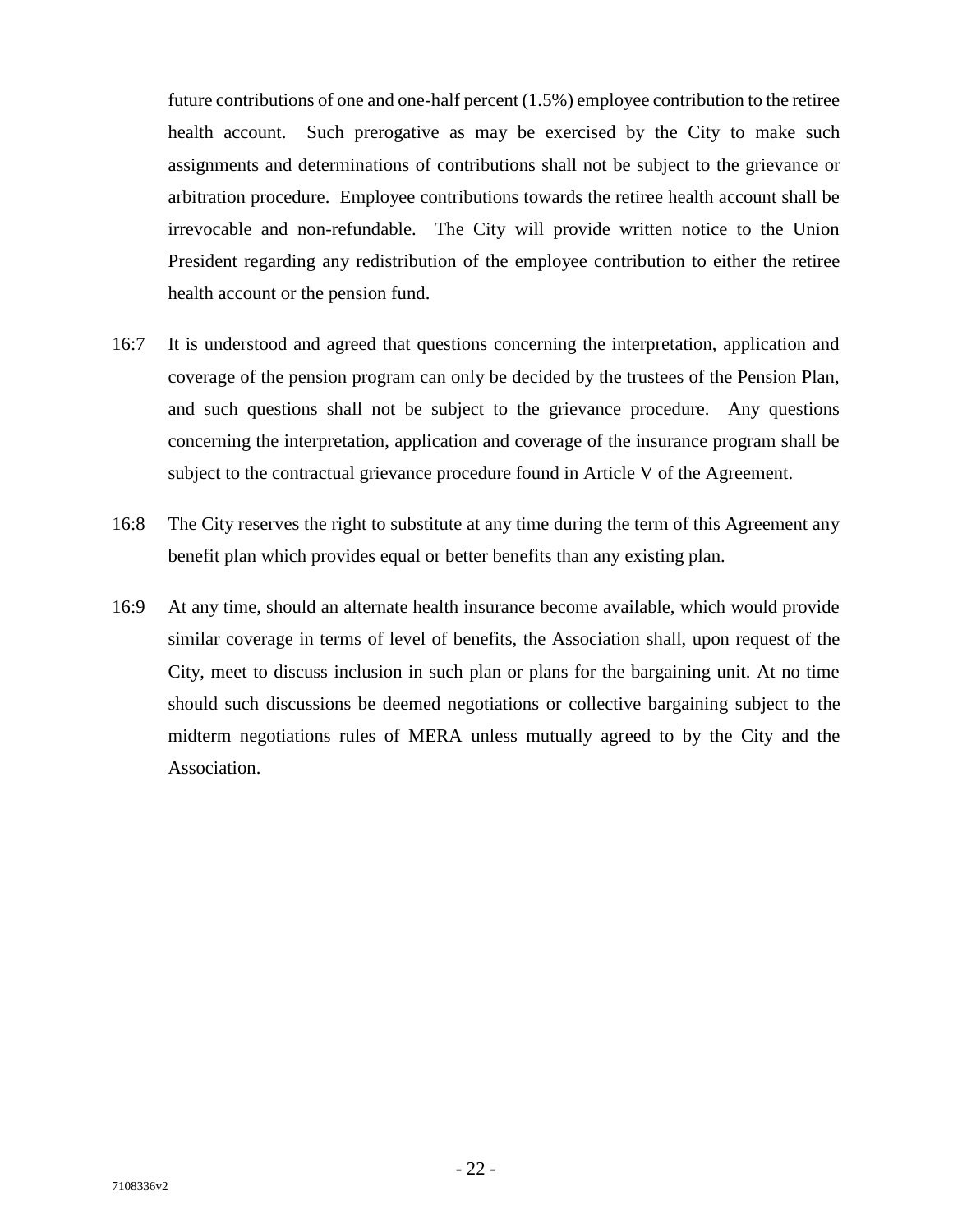# **ARTICLE XVII SALARIES**

- 17:1 Salary payments will be paid bi-weekly via direct deposit. Salary payments shall be in accordance with the schedules attached hereto:
	- 17:1.1 Effective and retro-active to July 1, 2018, the salaries for job classifications currently in salary level 5 will be moved to the 2017-2018 salaries for salary level 6. These classifications will not receive a general wage increase in the 2018-2019 fiscal year. The salaries at all classifications and steps between salary level 6 and 12 shall be increased by two and one-quarter percent (2.25%), and the 2018-2019 salary schedule shall be set forth in Appendix B, which is attached hereto and expressly made a part of this Agreement.
	- 17:1.2 Effective July 1, 2019, the salaries at all classifications and steps on the 2018- 2019 salary schedule shall be increased by two and one-quarter percent (2.25%), and the 2019-2020 salary schedule shall be set forth in Appendix B, which is attached hereto and expressly made a part of this Agreement.
	- 17:1.3 Effective July 1, 2020, the salaries at all classifications and steps on the 2019- 2020 salary schedule shall be increased by two and one-half percent (2.50%), and the 2020-2021 salary schedule shall be set forth in Appendix B, which is attached hereto and expressly made a part of this Agreement.
	- 17:1.4 Effective July 1, 2021, the salaries at all classifications and steps on the 2020- 2021 salary schedule shall be increased by two and one-half percent (2.50%), and the 2021-2022 salary schedule shall be set forth in Appendix B, which is attached hereto and expressly made a part of this Agreement.
- 17:2 Effective July 1, 2018, advancement through the six (6) salary steps of each salary level shall be automatic for Steps two (2) through seven (7). Payment of each full step will be in effect on the first day of each successive January for employees hired prior to January 1, 1985, and on the first pay day of the month following the anniversary date of hire for all other employees. Effective July 1, 2018, the \$1000 bonus for eligible employees hired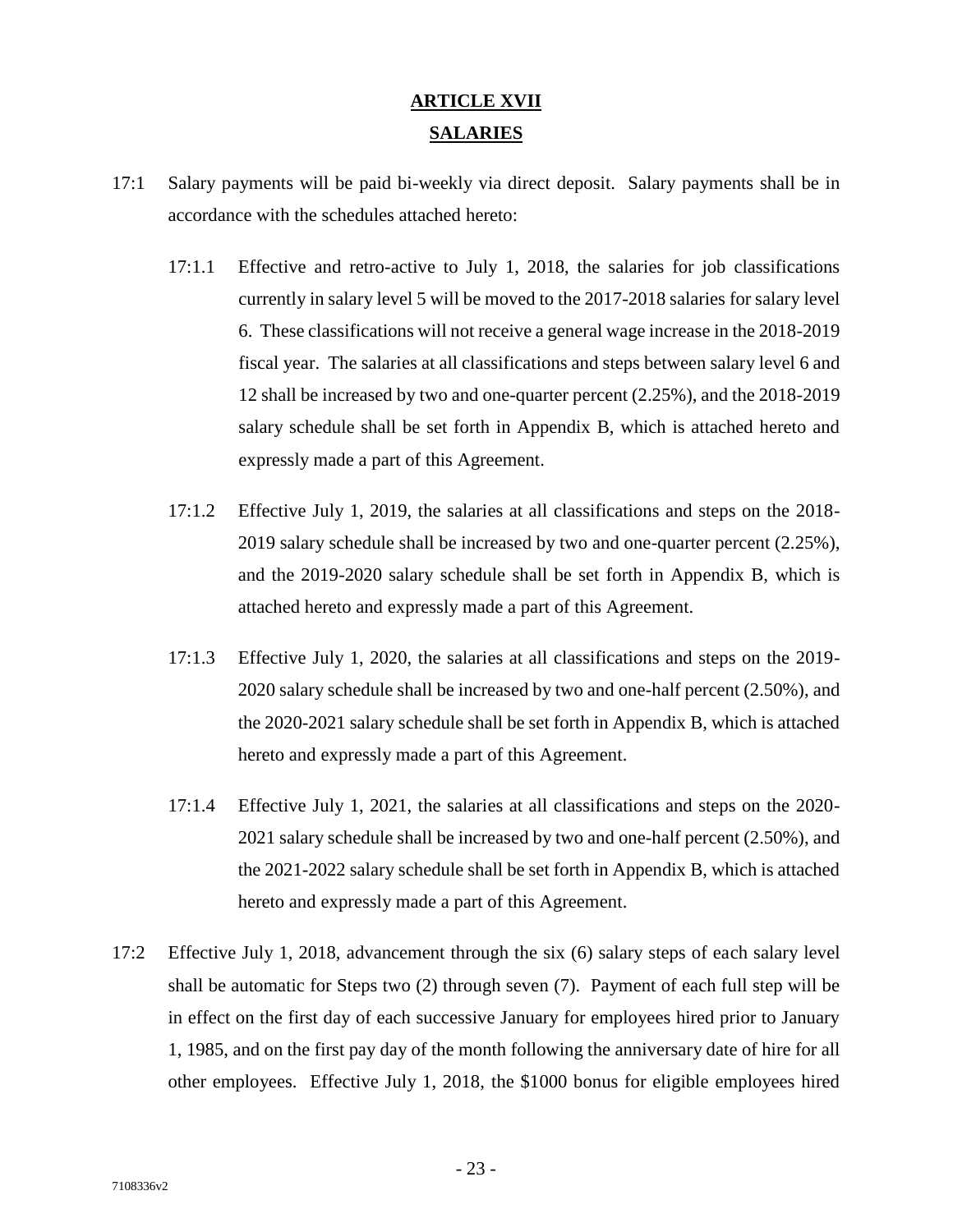prior to July 1, 2004 shall be eliminated. Employees who have been on Step six (6) for more than a year shall advance to Step seven (7) effective July 1, 2018.

- 17:3 The City reserves the right, when filling any vacant position in the bargaining unit, to determine what Step of the salary level the employee shall start.
- 17:4 Regarding "special projects" which employees are instructed to perform outside their regular working hours, it is understood the parties do not intend to require premium overtime pay for work which has always been considered part of the employee's job (such as attending meetings, investigating accidents, etc.) The only "special project" which either party can recall which would qualify under this new provision is the Jerome Avenue sidewalk project, and this example shall be a guide for future cases.
- 17:5 Effective July 1, 2014, employees who move to the next highest salary level as a result of reclassification or promotion will be placed at an appropriate step which guarantees at least a two thousand dollar (\$2,000) increase from their previous step.

### **ARTICLE XVIII MISCELLANEOUS**

- 18:1 Any matter which is not specifically covered by one (1) or more sections of this Agreement may be governed by the Charter, Ordinances or Personnel Procedures of the City of Bristol, as the same may be amended from time to time. However, this provision shall not be construed to incorporate any such document into this Agreement.
- 18:2 If any provision hereof is declared unlawful or void by an administrative or judicial tribunal of competent jurisdiction, the remainder of this Agreement shall remain in full force and effect for the balance of its term.
- 18:3 This document contains the full and complete agreement between the parties on all negotiable issues, and neither party shall be required during the term hereof to negotiate upon any issue, whether it is covered or not covered herein.
- 18:4 The City of Bristol Tuition Reimbursement Program and any changes in such policy which the City may adopt, shall also apply to members of this Bargaining Unit.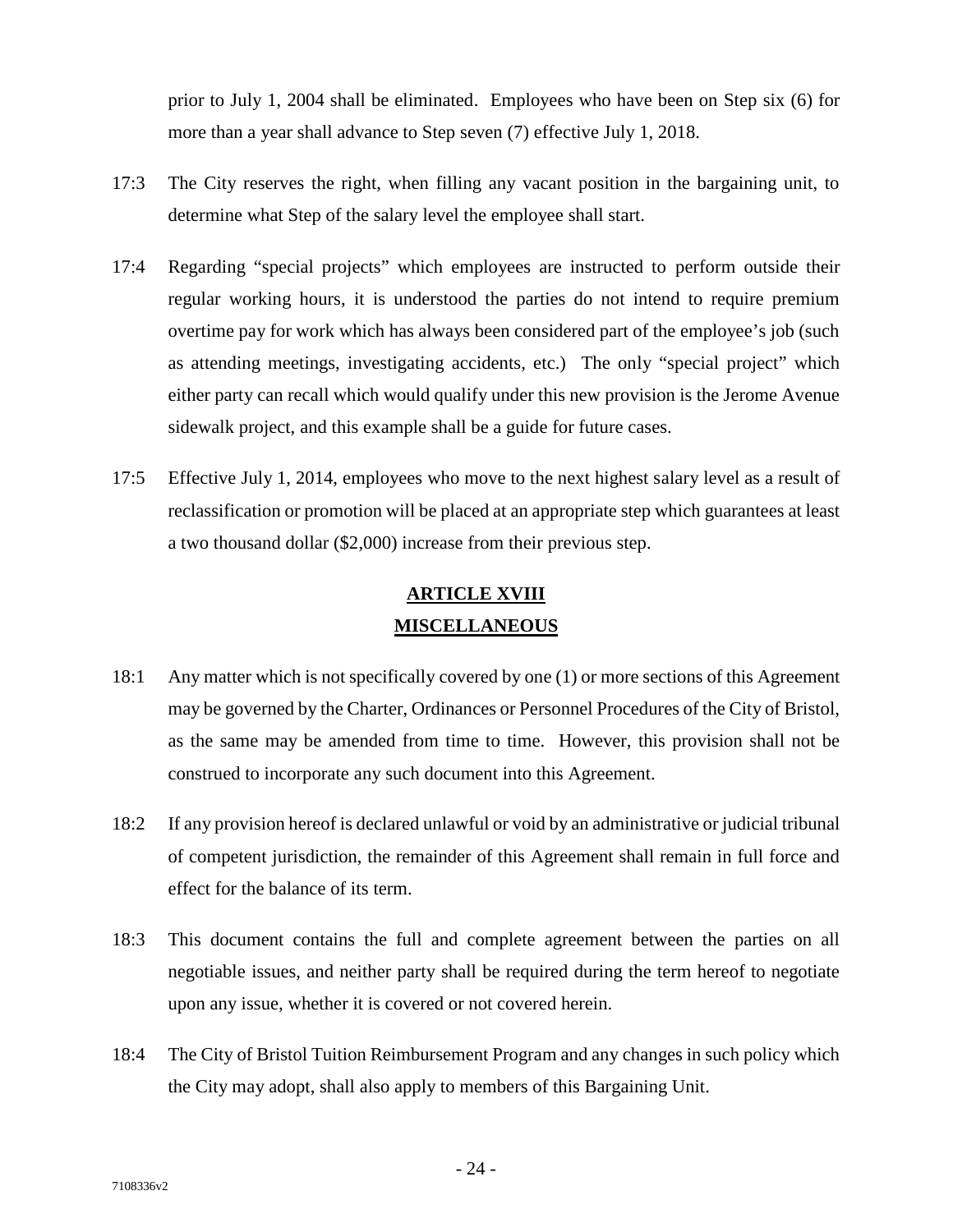- 18:5 The City and the Association agree that "beeper use" by bargaining unit members shall be governed by the arbitration award in Case No. 9394-MBA-91.
- 18:6 The City and the Union agree that when City Hall or any of its facilities close early due to any circumstances beyond the City's control (such as inclement weather), any employee who gets permission to leave prior to the revised closing time must charge appropriate time (Vacation, GPL, PAD, etc.) from the time they leave until the time they were regularly scheduled to leave; not the early closing time. In the event an employee has no appropriate paid time to charge, it shall be time off without pay.
- 18:7 Employee's glasses that are broken in the performance of their duty shall be replaced (cost of lenses plus up to twenty-five dollars [\$25] for frames) at the expense of the City.

# **ARTICLE XIX UNION BUSINESS LEAVE**

19:1 For meetings other than negotiations and grievance arbitrations which occur outside of the City of Bristol, such as Association sponsored meetings, labor conventions and educational conferences, a total of three (3) Association representatives will be allowed to attend. However, the Association representatives shall provide at least five (5) days notice prior to the commencement of such leave to the Personnel Director and the employee's supervisor. This shall not preclude the supervisor or the Personnel Director from granting such time off with lesser notice.

### **ARTICLE XX NO STRIKE, NO LOCKOUT**

20:1 The Association agrees that it will not call, authorize, instigate, sanction or condone any strike, slowdown, or concerted refusal to render services during the term of this Agreement or any extension thereof. It is understood that any employee in the bargaining unit who engages in such acts shall be subject to disciplinary action, up to and including discharge.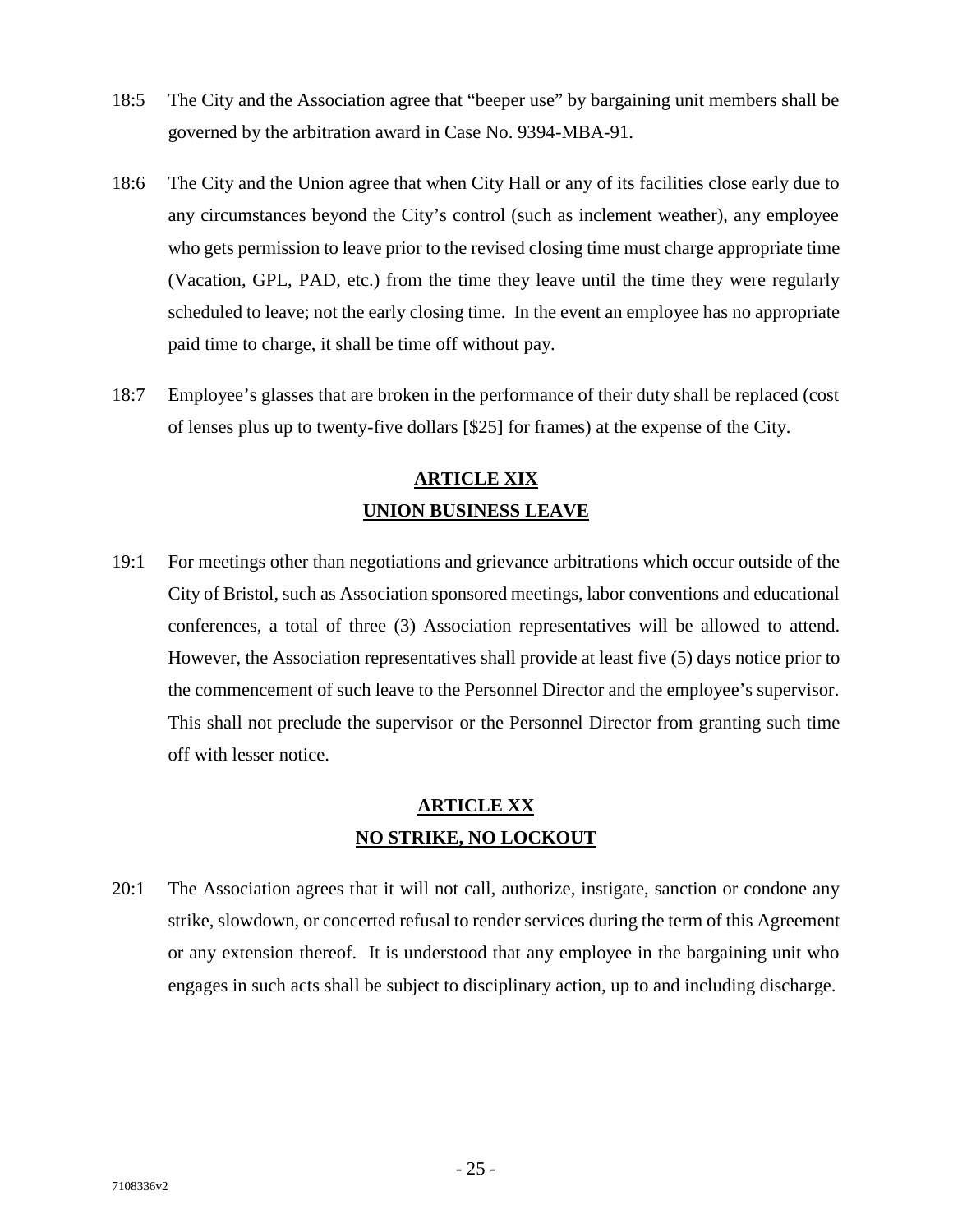## **ARTICLE XXI NO DISCRIMINATION**

21:1 It is the policy of the City of Bristol to provide equal opportunity employment in municipal employment of all qualified persons; to prohibit discrimination in employment of all qualified persons; to prohibit discrimination in employment because of age, race, sex, sexual orientation, marital status, creed, color, religion, national origin, ancestry, physical or mental disability, gender identity, gender expression, veteran status or political affiliation; and to promote the full utilization of equal employment opportunity through a positive continuing program in each municipal department.

# **ARTICLE XXII CITY VEHICLES**

- 22:1 The City is not obligated to assign a City vehicle to any member of the bargaining unit. All vehicle assignments may be revoked at any time and at the sole discretion of the City. The City reserves the unilateral right to review and make changes regarding the continuing need for vehicle assignments. The provisions of the Personnel Procedures concerning personal use of City vehicles shall continue to apply. In any event, use of vehicle, vehicle assignments, the type of vehicle provided and frequency of replacement shall be determined by the City and shall not be grievable. No member of the bargaining unit shall use a city-owned vehicle for commuting to and from home or for any other personal use except when such employee has responsibility for ongoing and recurring time-critical emergency responses as determined by the City. Such take home use is considered to be personal use. Other than commuting, no other personal use of city vehicles is permissible. Such take home use must be specifically assigned by the Mayor in writing.
- 22:2 City vehicles assigned to one (1) employee may be utilized by other employees during regular working hours subject to procedures established by the Head of the Department to which the vehicle is assigned, as directed by the Mayor.
- 22:3 If a member of the bargaining unit is required to use his/her personal vehicle for City business, the employee shall be reimbursed for mileage in the current Internal Revenue Service rate per mile.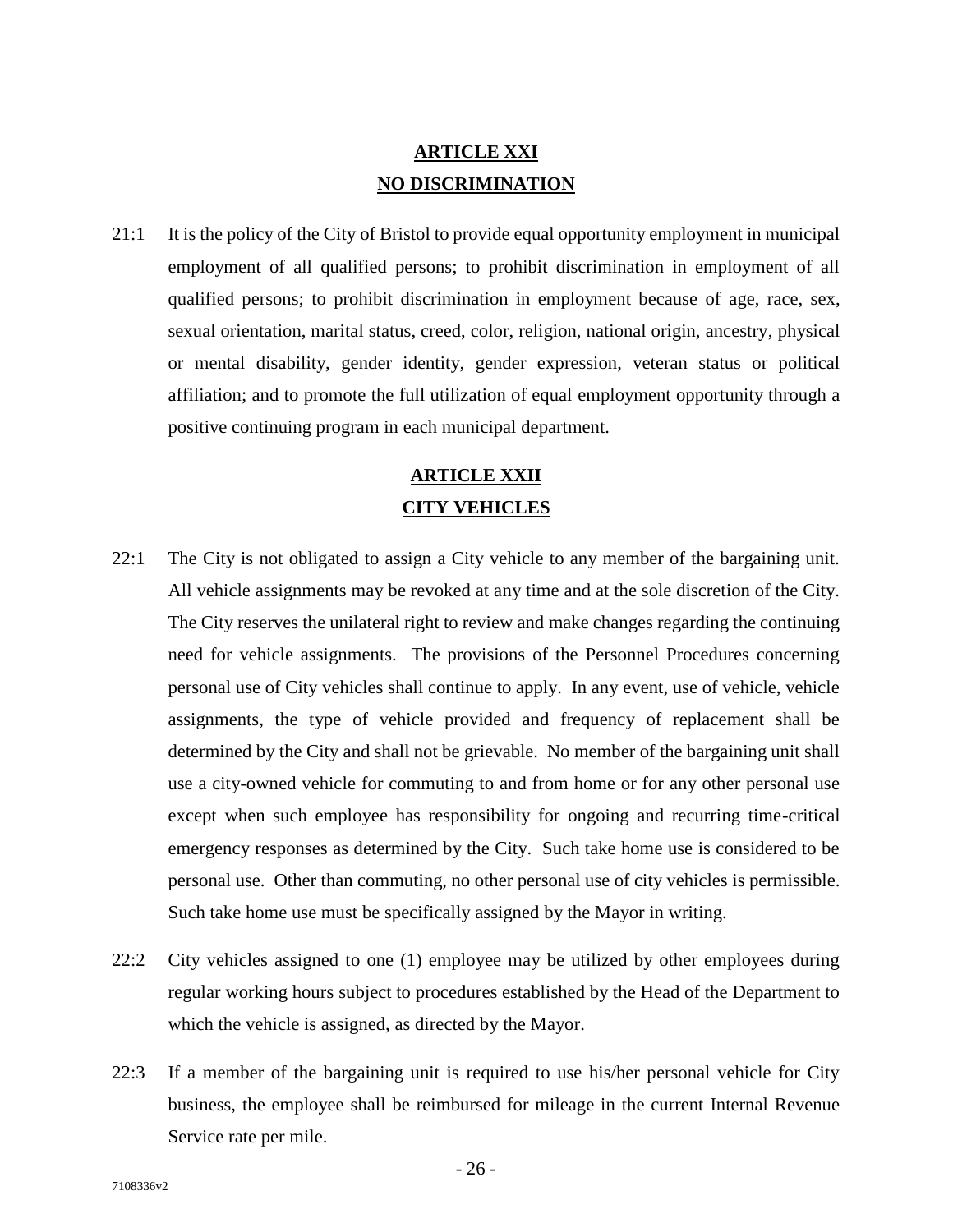22:4 Employees who are assigned a City vehicle and are required to pay taxes for such use shall be refunded such taxes when the W-2 forms are submitted by the Comptroller's Office.

## **ARTICLE XXIII SUBSTANCE ABUSE**

- 23:1 The Bristol Professionals and Supervisors Association has no objection to the City's instituting and/or administering a Substance Abuse Plan or Policy during the life of this Agreement with the proviso that the following mutually agreed upon provisions be considered incorporated by reference therein with respect to the Association and the members of its bargaining unit:
	- 23:1.1 Upon request, by any member of the Bristol Professionals & Supervisors Association bargaining unit shall be given the right to Association representation, to the extent required by the Weingarten decision, at all investigatory interviews connected with the City of Bristol's drug testing program and/or controlled substance policy.
	- 23:1.2 No disciplinary actions including, but not limited to, termination shall be taken by the City of Bristol except:
		- a. in accordance with Article III (Management Rights) of the Agreement between the City and the Association; and
		- b. in conformity with investigatory and hearing procedures that meet the due process requirements of the Constitutions of the United States and of the State of Connecticut.
	- 23:1.3 All drug testing and investigative procedures and techniques utilized by the City will respect each employee's constitutional right to privacy.
	- 23:1.4 All disputes arising with respect to the City's drug testing program and/or controlled substance policy shall be processed pursuant to Article V (Grievance Procedure) of the current Agreement.
- 23:2 The Association will not challenge the City's right to prepare, implement or revise the terms and conditions of a Substance Abuse Plan or Policy during the life of the Agreement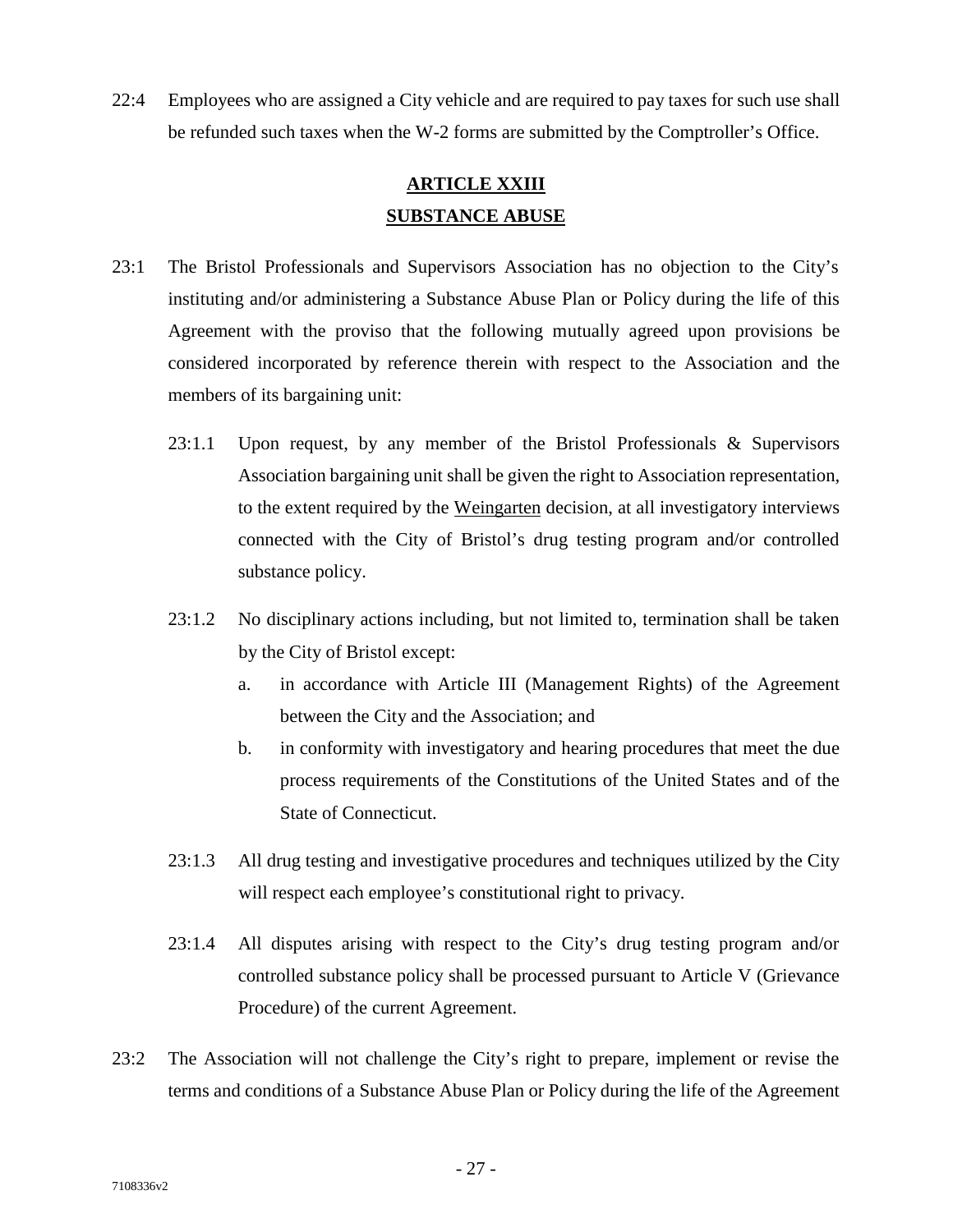so long as the City honors and observes the requirements of this Substance Abuse Article as set forth hereinabove.

# **ARTICLE XXIV LAYOFFS**

24:1 When it becomes necessary to reduce the force, or a job is eliminated, layoffs will be according to department seniority, when feasible, and when this procedure will not impair the proper operation of the department. In the event a layoff is proposed or pending, the Director of Personnel shall inform the Association Representative in writing.

Prior to the City's decision to lay off employees, the City agrees to discuss possible alternatives to any layoffs with the BPSA leadership. At no time should such discussions be deemed negotiations or collective bargaining subject to the midterm negotiations rules of MERA unless mutually agreed to by the City and the Union. Any decision to lay off employees shall remain within the sole discretion of the City.

- 24:2 When layoffs become necessary, after the layoff of new probationary employees (employees having worked for the City less than five [5] months), employees shall be laid off in order of their department seniority (least senior first), provided that the employees retained are able to satisfactorily perform such work as remains available. Examployees having worked for the City less than five [5] months), employees shall be laid<br>off in order of their department seniority (least senior first), provided that the employees<br>retained are able to satisfactorily p
- for a period of three (3) years from the date of his/her layoff. Recall rights shall apply to the employee's former classification or any classification in an equal or lower job code which he/she is qualified to perform. An employee shall lose all recall rights if he/she rejects recall to his/her former job classification or to another job in the same code, but shall not lose recall rights for refusing recall to a lower job code, and shall not lose recall rights to his/her original job by accepting recall to any other job. An employee also shall not lose recall rights for refusing recall because of temporary verified physical incapacity.
- 24:4 For purposes of this Article, Association officers and stewards shall have top seniority and shall not be affected by any layoff in their department, provided they are qualified to perform one of the remaining jobs in the department or, in the case of a union officer, one of the remaining jobs in the bargaining unit.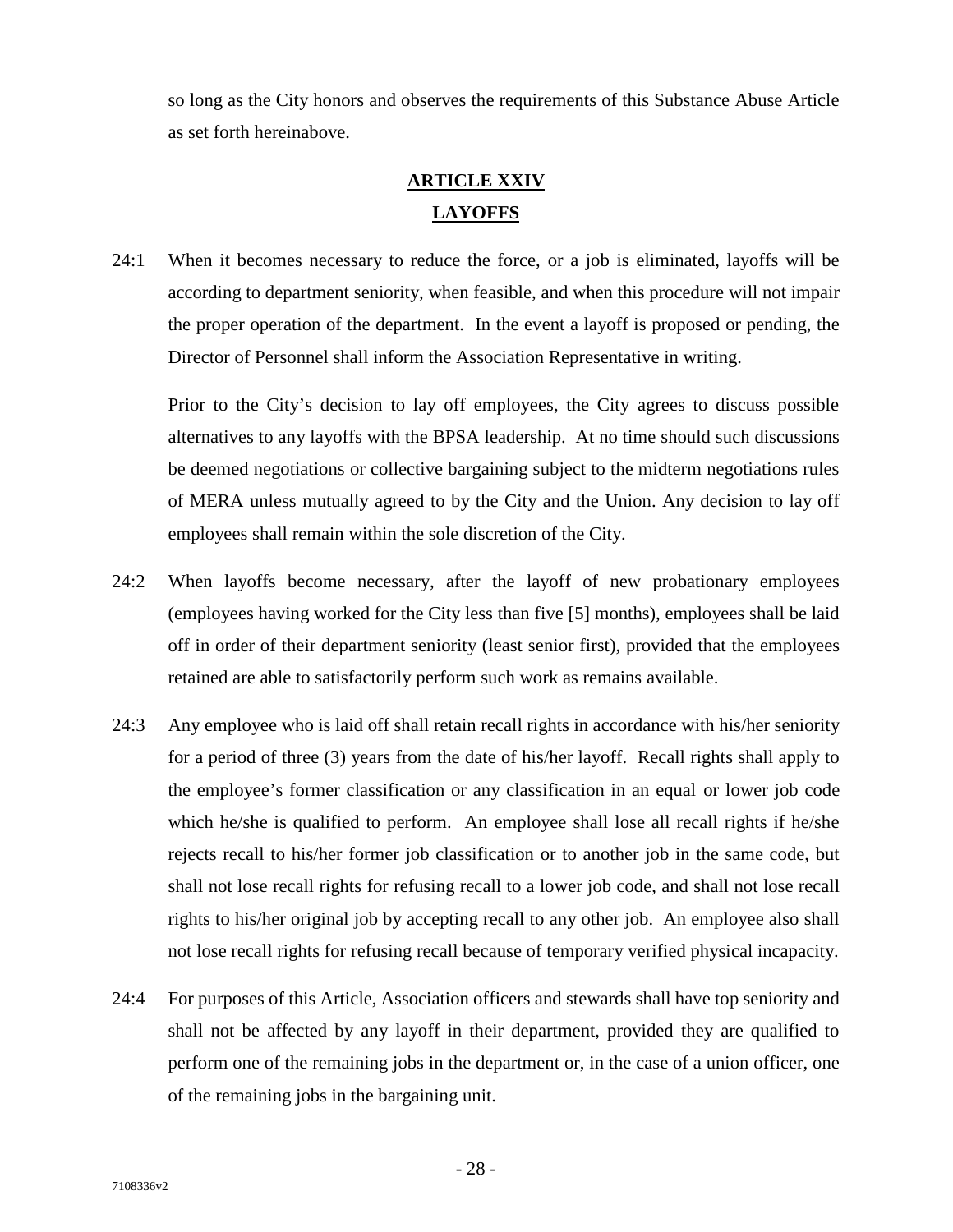of the remaining jobs in the bargaining unit.

## **ARTICLE XXV MILITARY LEAVE**

- $25:1$ An employee departing for military service shall, upon written request, receive any vacation time accrued to his credit and such employee's seniority rights shall not be impaired during his period of military duty. Upon such employee's return from military service, the City shall provide a reasonable amount of time to take any remaining accrued vacation time if not already provided for by Article IX.
- 25:2 Military leave for members actively participating in military reserve activities, including the National Guard, shall be granted an amount specified by Connecticut Statute. Pay for these weeks shall be the difference between their current military pay for that training period and their normal straight-time City pay, if any. Proof of the above must be furnished.
- $25:3$ It is understood that any employee working elsewhere after military service has concluded and prior to claiming his pre-service position, can be denied reemployment.  $Re$ employment rights generally apply for cumulative length of military service which does not exceed five (5) years as outlined by USERRA regulations.

### **ARTICLE XXVI** DURATION AND SIGNATURES

- This agreement is for a four (4) year contract effective July 1, 2018 through June 30, 2022. 26:1
- 26:2 Negotiations for a successor Agreement shall begin on or before March 1, 2022, provided either party notifies the other in writing on or before February 15, 2022 of its intent to renegotiate the terms of this Agreement. In the absence of such notification the duration of this Agreement shall automatically be extended by one (1) year, through June 30, 2023.
- In witness whereof, the parties hereto have caused their duly authorized representatives to 26:3 affix their signatures herein below on this  $15\frac{h}{\omega}$  day of November, 2018.<br>and  $16\frac{h}{\omega}$  day of November, 2018.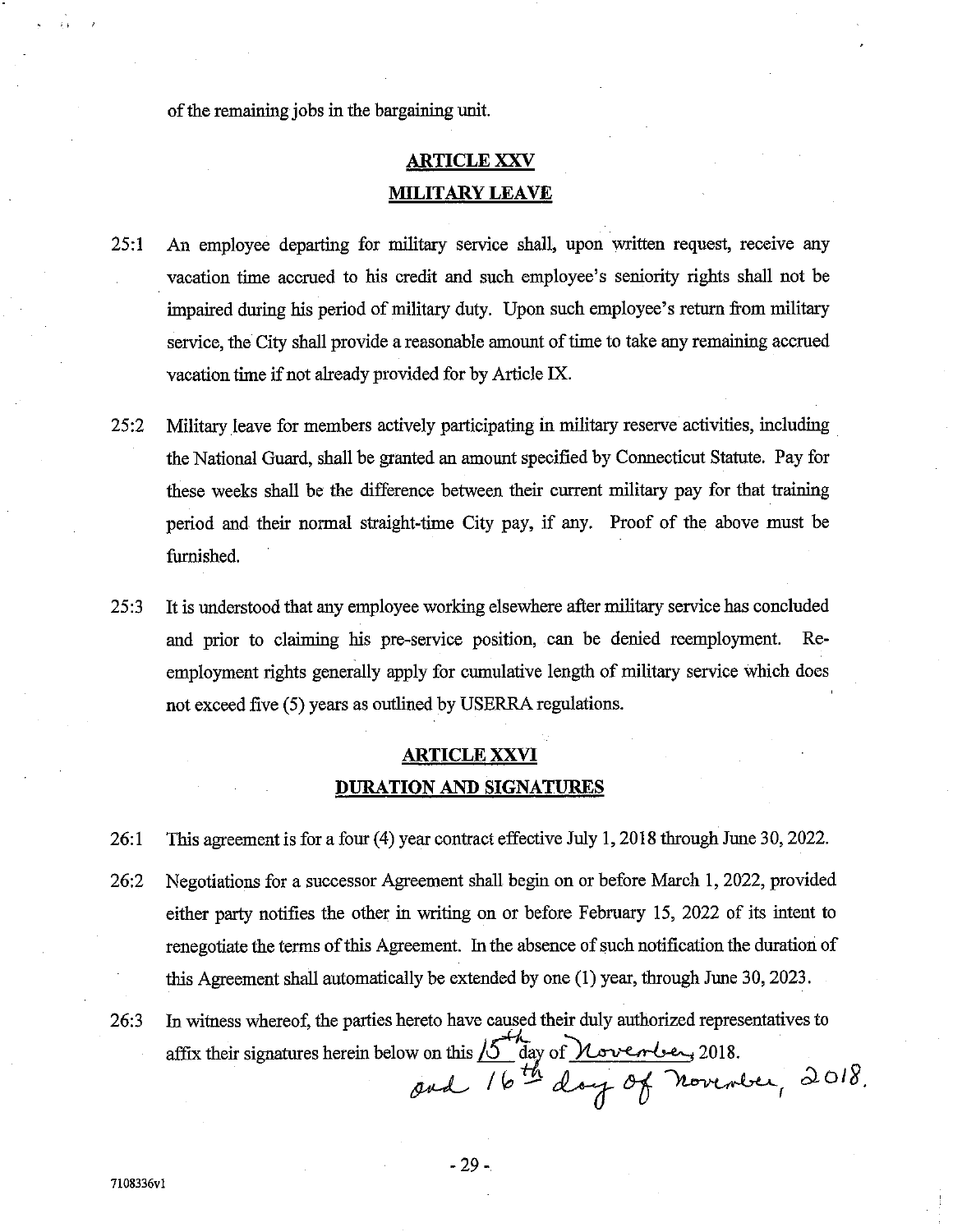#### FOR THE CITY OF BRISTOL

Ellen Sassu. Mavor onno. emnaldro Diane Waldron, Comptroller

FOR THE BRISTOL PROFESSIONALS  $\&$ SUPERVISORS ASSOCIATION, AFT LQCAL #6012, CTI AFIZ-CIO Michael Ozga, Staff Rep, BPSA  $\overline{L}$ William Wolfe, Linion President Thomas DeNoto, Negotiating Team 'nuns David Oakes, Negotiating Team awn  $\ell$  M Dawn Leger, Negotiating Team s Deanan Ann Bednaz, Negotiating Team Guy Moring Negotiating Team

**ATTEST** 

Therese Pac, Town and City Clerk, As per vote of the City Council on *Quaguet 15, 2018*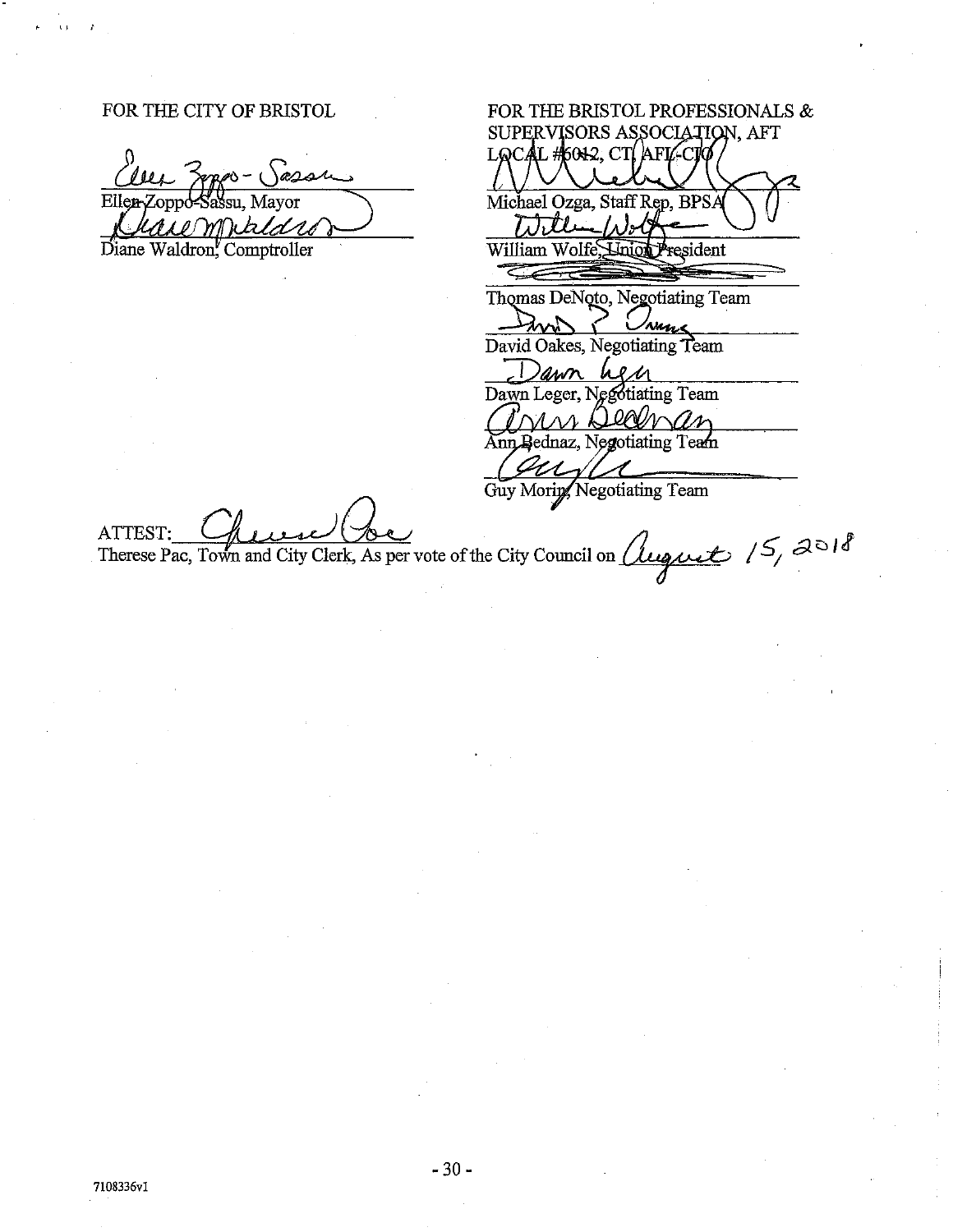#### **APPENDIX A SALARY LEVELS AND CLASSIFICATIONS**

#### SALARY LEVEL CLASSIFICATION

| 5 | <b>Assistant Director/Program Supervisor</b><br><b>Intensive Outreach Support Worker</b><br>Programming/Public Relations Manager<br>Youth Advocate                                                                                                                                                                                                                                                                                                                                                                                                                          |
|---|-----------------------------------------------------------------------------------------------------------------------------------------------------------------------------------------------------------------------------------------------------------------------------------------------------------------------------------------------------------------------------------------------------------------------------------------------------------------------------------------------------------------------------------------------------------------------------|
| 6 | Aquatics Supervisor (moved from Classification 5 as of January 1, 2019)<br><b>Assessment Technician</b><br><b>Recreation Coordinator</b><br><b>Supervisor of Branch Services</b><br>Supervisor of Children's Services<br>Water Department Office Manager                                                                                                                                                                                                                                                                                                                    |
| 7 | <b>Chief Inspector</b><br>Civil Engineer<br><b>Community Development Coordinator</b><br>Deputy Tax Collector<br><b>Deputy Treasurer</b><br><b>Grants Administrator</b><br>Marketing & Public Relations Specialist<br>Parks, Grounds & Facilities Supervisor<br><b>Public Works Analyst</b>                                                                                                                                                                                                                                                                                  |
| 8 | <b>Assistant Chief Operator/Lab Supervisor</b><br>Assistant Superintendent of Streets & Maintenance Operations<br>Deputy Assessor<br><b>Environmental Engineer</b><br>School Readiness & Child Day Care Grants Manager                                                                                                                                                                                                                                                                                                                                                      |
| 9 | Assistant Chief Operator/Maintenance & Collection System<br>Assistant Chief Operator/Lab Supervisor (w/Class 4 WTPO License)<br><b>Assistant City Engineer</b><br><b>Assistant Superintendent of Meter Shop</b><br>Assistant Superintendent of Constructions & Maintenance<br>Assistant Superintendent. of Water Supply & Treatment<br>Director of Youth and Community Services<br>Executive Director - Dept. of Aging<br><b>Fleet Manager</b><br>Senior Systems Analyst<br><b>Superintendent Solid Waste Operations</b><br>Superintendent Streets & Maintenance Operations |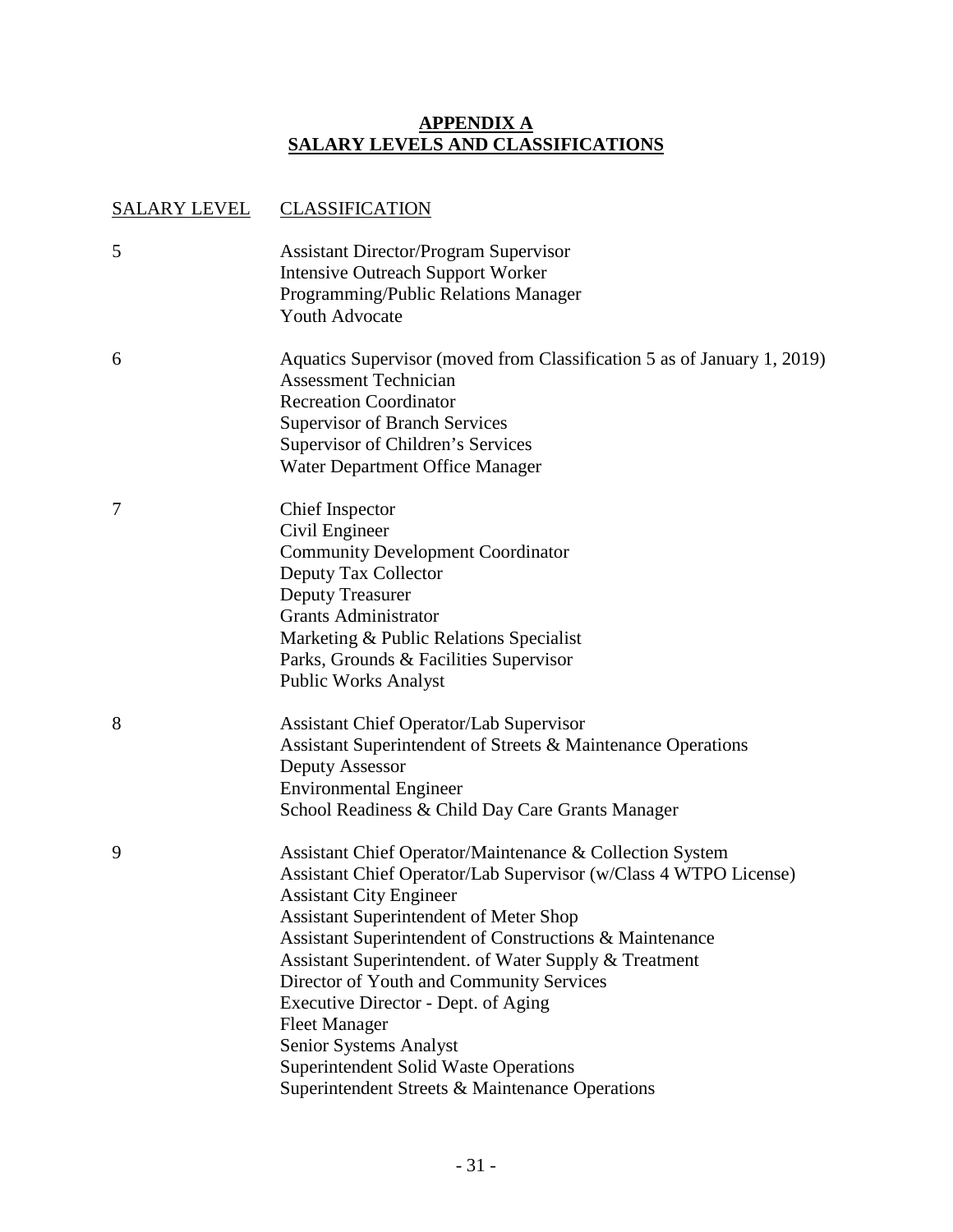#### **APPENDIX A SALARY LEVELS AND CLASSIFICATIONS (continued)**

## SALARY LEVEL CLASSIFICATION 9 System Applications Specialist 10 Assessor Assistant Comptroller Chief Building Official City Engineer Planner/Development Coordinator Public Facilities & Energy Manager Purchasing Agent Tax Collector 11 Executive Director - Bristol Development Authority Network Manager 12 Library Director Chief Information Officer Superintendent of Parks & Recreation Water Pollution Control Manager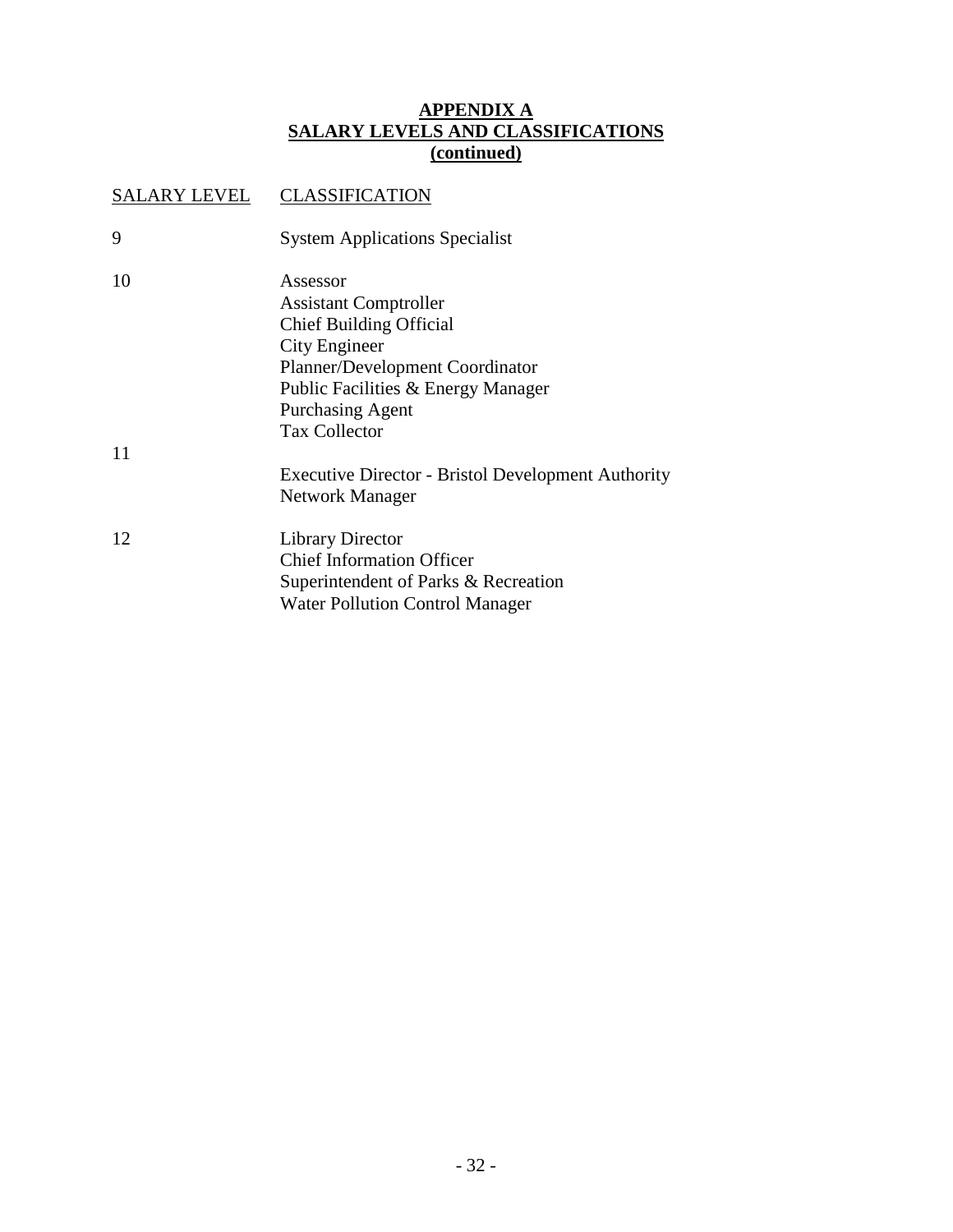#### **APPENDIX B SALARY SCHEDULES**

#### **EFFECTIVE - JULY 1, 2018 (REFLECTS 2.25% INCREASE)**

#### **STEPS**

|              |           |           | $rac{1}{2}$ |           |           |           |
|--------------|-----------|-----------|-------------|-----------|-----------|-----------|
| Salary Level | (2)       | (3)       | (4)         | (5)       | (6)       | (7)       |
| 5            | \$55,535  | \$58,142  | \$60,747    | \$63,357  | \$68,044  | \$68,144  |
|              |           |           |             |           |           |           |
| 6            | \$56,785  | \$59,450  | \$62,114    | \$64,783  | \$69,575  | \$75,075  |
| 7            | \$62,431  | \$65,368  | \$68,296    | \$71,231  | \$76,510  | \$82,010  |
| 8            | \$68,647  | \$71,878  | \$75,105    | \$78,331  | \$84,131  | \$89,131  |
| 9            | \$75,485  | \$79,038  | \$82,580    | \$86,131  | \$92,520  | \$97,520  |
| 10           | \$83,008  | \$86,917  | \$90,815    | \$94,722  | \$101,741 | \$106,741 |
| 11           | \$91,278  | \$95,581  | \$99,868    | \$104,163 | \$111,883 | \$116,883 |
| 12           | \$102,298 | \$106,885 | \$111,686   | \$116,706 | \$122,530 | \$127,530 |

#### **EFFECTIVE - JULY 1, 2019 (REFLECTS 2.25% INCREASE)**

|                 | <b>STEPS</b> |           |           |           |           |           |
|-----------------|--------------|-----------|-----------|-----------|-----------|-----------|
| Salary<br>Level | (2)          | (3)       | (4)       | (5)       | (6)       | (7)       |
| 5               | \$56,785     | \$59,450  | \$62,114  | \$64,783  | \$69,575  | \$69,677  |
| 6               | \$58,063     | \$60,788  | \$63,512  | \$66,241  | \$71,140  | \$76,764  |
| $\overline{7}$  | \$63,836     | \$66,839  | \$69,833  | \$72,834  | \$78,231  | \$83,855  |
| 8               | \$70,192     | \$73,495  | \$76,795  | \$80,093  | \$86,024  | \$91,136  |
| 9               | \$77,183     | \$80,816  | \$84,438  | \$88,069  | \$94,602  | \$99,714  |
| 10              | \$84,876     | \$88,873  | \$92,858  | \$96,853  | \$104,030 | \$109,143 |
| 11              | \$93,332     | \$97,732  | \$102,115 | \$106,507 | \$114,400 | \$119,513 |
| 12              | \$104,600    | \$109,290 | \$114,199 | \$119,332 | \$125,287 | \$130,399 |

#### **STEPS**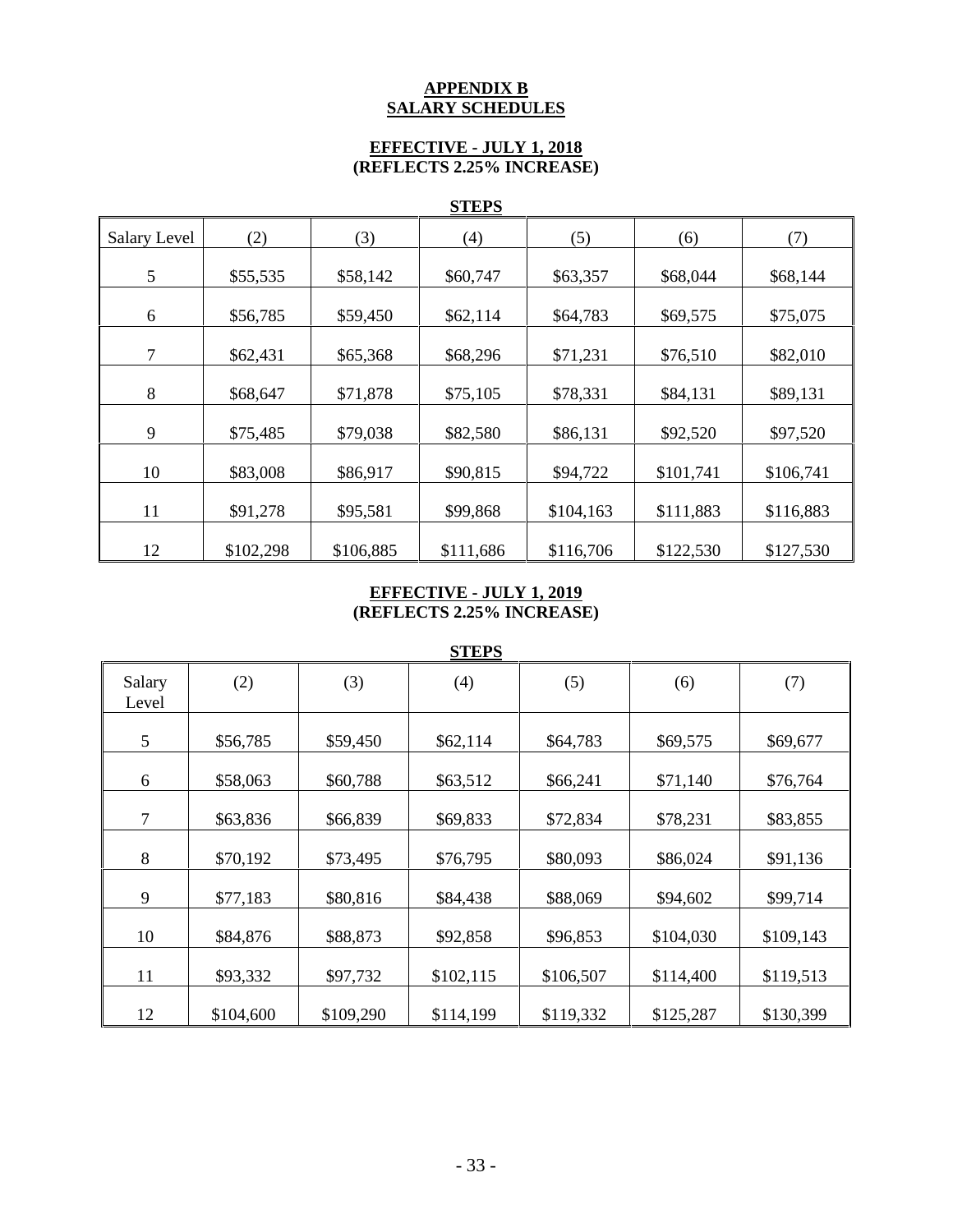#### **EFFECTIVE - JULY 1, 2020 (REFLECTS 2.50% INCREASE)**

|                 | <b>STEPS</b> |           |           |           |           |           |
|-----------------|--------------|-----------|-----------|-----------|-----------|-----------|
| Salary<br>Level | (2)          | (3)       | (4)       | (5)       | (6)       | (7)       |
| 5               | \$58,205     | \$60,936  | \$63,667  | \$66,403  | \$71,314  | \$71,419  |
| 6               | \$59,515     | \$62,308  | \$65,100  | \$67,897  | \$72,919  | \$78,683  |
| $\tau$          | \$65,432     | \$68,510  | \$71,579  | \$74,655  | \$80,187  | \$85,951  |
| 8               | \$71,947     | \$75,332  | \$78,715  | \$82,095  | \$88,175  | \$93,414  |
| 9               | \$79,113     | \$82,836  | \$86,549  | \$90,271  | \$96,967  | \$102,207 |
| 10              | \$86,998     | \$91,095  | \$95,179  | \$99,274  | \$106,631 | \$111,872 |
| 11              | \$95,665     | \$100,175 | \$104,668 | \$109,170 | \$117,260 | \$122,501 |
| 12              | \$107,215    | \$112,022 | \$117,054 | \$122,315 | \$128,419 | \$133,659 |

#### **EFFECTIVE - JULY 1, 2021 (REFLECTS 2.50% INCREASE)**

|                 | <b>STEPS</b> |           |           |           |           |           |
|-----------------|--------------|-----------|-----------|-----------|-----------|-----------|
| Salary<br>Level | (2)          | (3)       | (4)       | (5)       | (6)       | (7)       |
| 5               | \$59,660     | \$62,459  | \$65,259  | \$68,063  | \$73,097  | \$73,204  |
| 6               | \$61,003     | \$63,866  | \$66,728  | \$69,594  | \$74,742  | \$80,650  |
| 7               | \$67,068     | \$70,223  | \$73,368  | \$76,521  | \$82,192  | \$88,100  |
| 8               | \$73,746     | \$77,215  | \$80,683  | \$84,147  | \$90,379  | \$95,749  |
| 9               | \$81,091     | \$84,907  | \$88,713  | \$92,528  | \$99,391  | \$104,762 |
| 10              | \$89,173     | \$93,372  | \$97,558  | \$101,756 | \$109,297 | \$114,669 |
| 11              | \$98,057     | \$102,679 | \$107,285 | \$111,899 | \$120,192 | \$125,564 |
| 12              | \$109,895    | \$114,823 | \$119,980 | \$125,373 | \$131,629 | \$137,000 |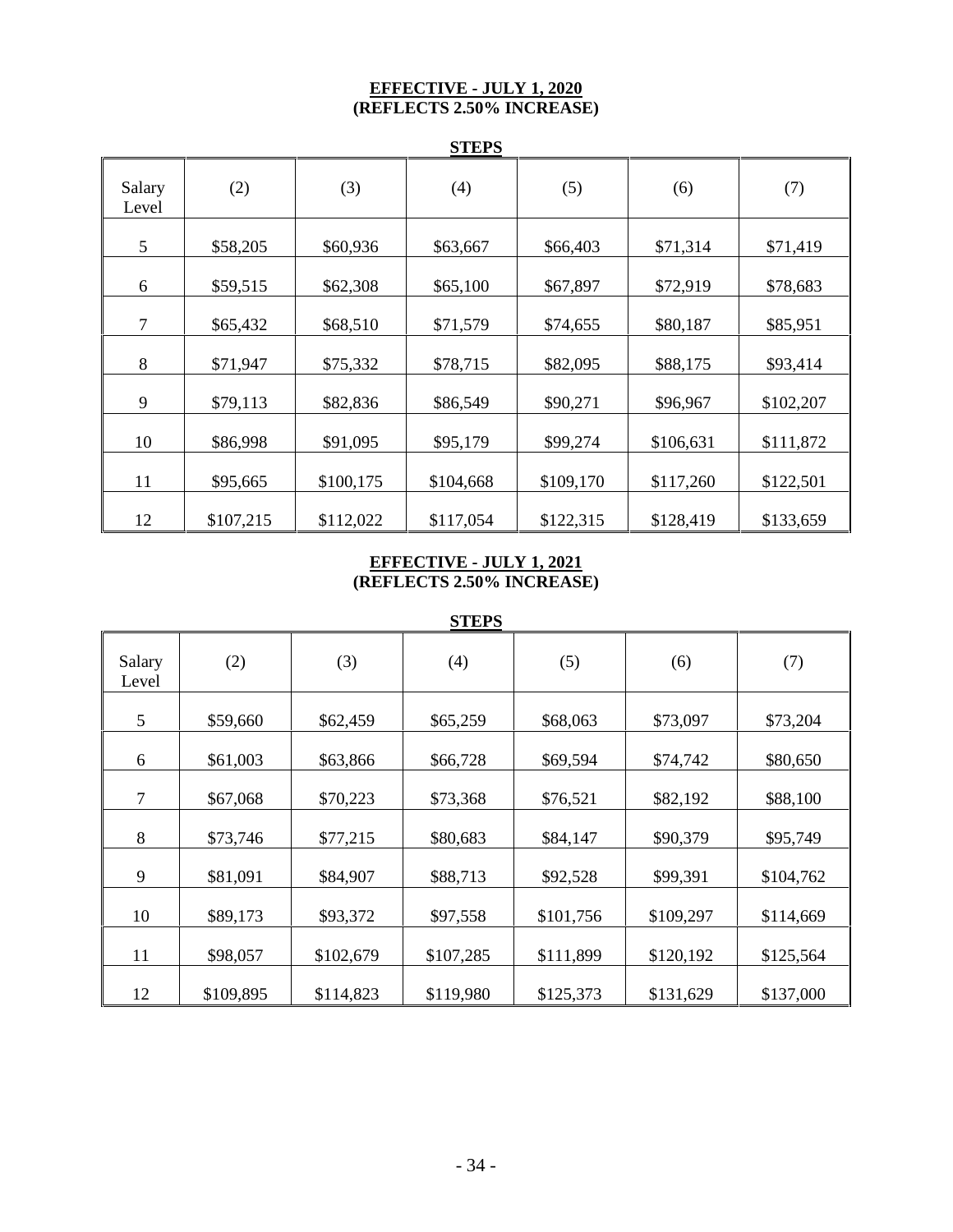#### **APPENDIX C**

#### **City of Bristol CIGNA** *Benefits at a Glance*

|                                                    | <b>In Network</b>       | <b>Out-of-Network</b>        |
|----------------------------------------------------|-------------------------|------------------------------|
|                                                    | You pay:                | You pay:                     |
| Office Visit Copayment                             | \$30                    | You pay 20%                  |
|                                                    |                         | Plan pays 80%                |
|                                                    |                         | After the deductible is met  |
| <b>Hospital Copayment</b>                          | \$300                   | You pay 20%                  |
|                                                    |                         | Plan pays 80%                |
|                                                    |                         | After the deductible is met  |
| <b>Outpatient Surgery Copayment</b>                | \$150                   | You pay 20%                  |
|                                                    |                         | Plan pays 80%                |
|                                                    |                         | After the deductible is met  |
| Coinsurance                                        | \$0                     | You pay 20%                  |
|                                                    |                         | Plan pays 80%                |
|                                                    |                         | After the deductible is met. |
| Calendar year deductible (individual/2-member      | \$0                     | \$1,000/\$2,000/\$3,000      |
| $family/3 + member family)$                        |                         |                              |
| Calendar year out-of-pocket maximum (individual/2- | \$3,000/\$6,000/\$9,000 | \$3,000/\$6,000/\$9,000      |
| member family/3+ member family)                    |                         |                              |
| Lifetime Maximum                                   |                         | Unlimited                    |
|                                                    |                         |                              |

#### **PREVENTIVE CARE**

| Routine Preventive Care - (Routine well child care,<br>routine OB/GYN care, routine health examinations) -<br>unlimited | No charge | You pay 20%<br>Plan pays 80%<br>After the deductible is met. |
|-------------------------------------------------------------------------------------------------------------------------|-----------|--------------------------------------------------------------|
| Mammograms                                                                                                              | No charge |                                                              |
| Hearing screenings                                                                                                      | No charge |                                                              |

#### **MEDICAL CARE**

| Office visits                                           | \$30 Copay                    | You pay 20%                  |
|---------------------------------------------------------|-------------------------------|------------------------------|
| Specialist consultations                                | \$30 Copay                    | Plan pays 80%                |
| OB/GYN care                                             | \$30 Copay                    | After the deductible is met. |
| Maternity care - initial visit subject to copayment, no | \$30 Copay                    |                              |
| charge thereafter                                       |                               |                              |
| Lab and X-ray                                           | \$25 Copay                    |                              |
| High cost diagnostics (includes CAT, CTA, PET,          | \$100 Copay-capped at 4 tests |                              |
| SPECT, MRA, MRI)                                        |                               |                              |
| <b>Allergy Services</b>                                 |                               |                              |
| Office visits/testing                                   | \$30 Copay                    |                              |
| <i>Injections</i>                                       | No charge                     |                              |

#### **HOSPITAL CARE -** *Prior authorization required.*

| Semi-private room                                       | \$300 Copay | You pay 20%                  |
|---------------------------------------------------------|-------------|------------------------------|
| Maternity and newborn care                              | \$300 Copay | Plan pays 80%                |
| Skilled nursing facility, Rehabilitation Hospital, Sub- | \$300 Copay | After the deductible is met. |
| Acute Facilities - up to 180 days per calendar year     |             |                              |
| Outpatient surgery - in a hospital or surgi-center      | \$150 Copay |                              |